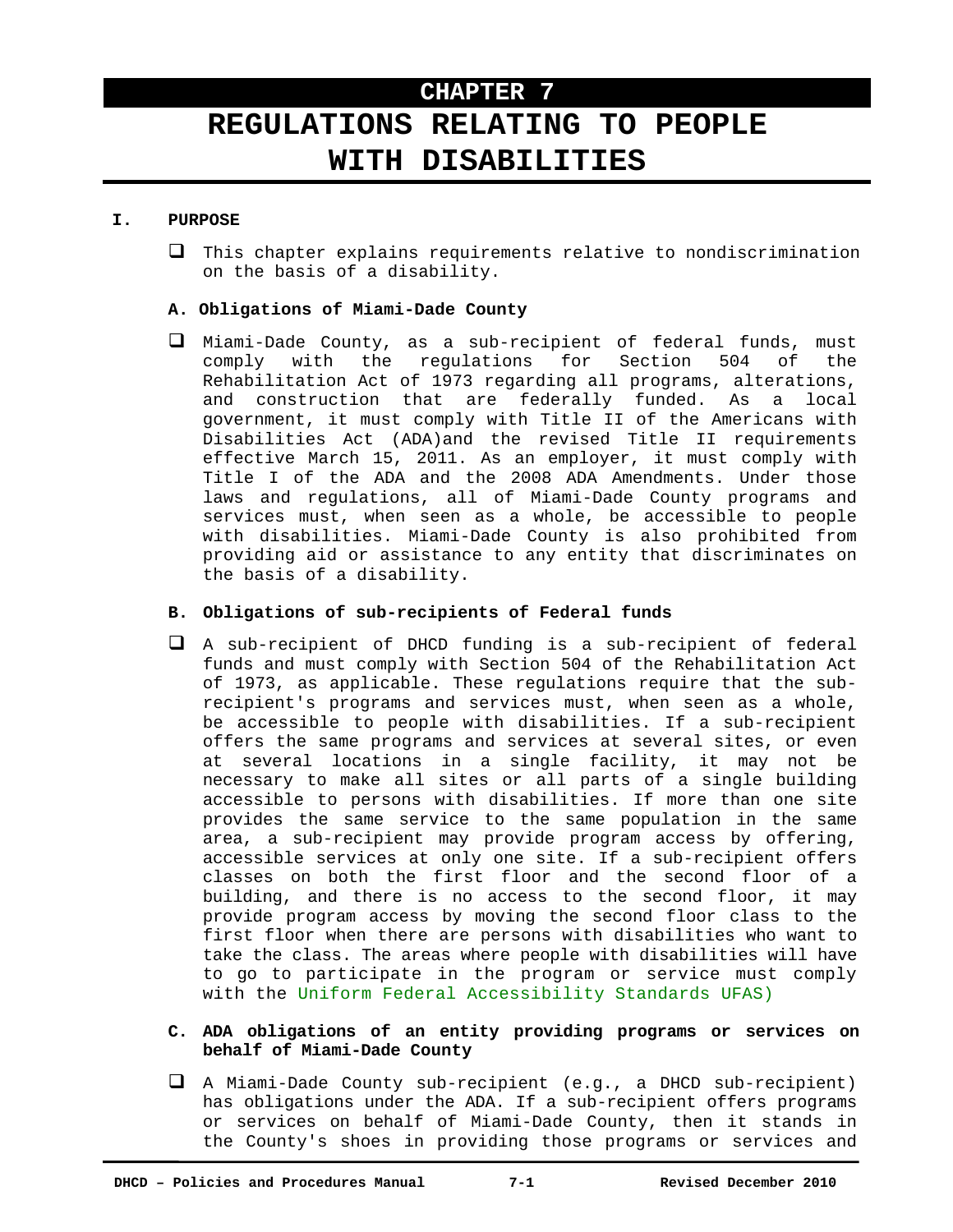must do so in a manner that is in compliance with the County's ADA Title II obligations. Generally, those obligations are similar to Section 504.

#### **D. ADA Obligations of an entity that is a public accommodation**

 $\Box$  A sub-recipient that meets the ADA definition for a public accommodation must meet ADA Title III requirements that are in addition to Section 504 and ADA Title II requirements. Title III requires public accommodations to identify barriers in all of the public use areas of all of their facilities and to remove all barriers for which removal is readily achievable.

# **E. ADA obligations of employers**

 Employers must comply with the requirements of Title I of the ADA, 2008 ADA Amendments and with the Miami-Dade County Equal Opportunity Ordinance.

#### **DHCD REQUIREMENTS**

- F. All DHCD sub-recipients/contractors must provide the following:
- Contractors must complete a Disability Regulations Checklist for each of the contractor's current facilities. DHCD will provide the checklist and advise the contractor of the necessary date of receipt by DHCD as well as the date by which correction of areas of noncompliance identified in the checklist must be completed.
- $\square$  The contractor's Affirmative Action Plan must include provisions for persons with disabilities and both the plan and the contractor's personnel policies must include a policy statement of nondiscrimination on the basis of a disability.
- A notice of Miami-County's policy of nondiscrimination, which is provided to contractors by DHCD, must be posted in the program, personnel, and employment areas.
- An Assurance of Compliance must be submitted annually or as otherwise required to DHCD. DHCD will provide the assurance form and advise contractors of the date by which it must be received by DHCD.

#### **III. PHYSICAL ACCESSIBILITY**

- G. The CDBG, HOME, ESG, and other Federal funding regulations also require adherence to the two following regulations governing the accessibility of federally assisted buildings and facilities:
- Architectural Barriers Act of 1968, as amended (42 U.S.C.§§ 4151 et seq) -- requires that certain federally-funded buildings or facilities be designed, constructed, or altered to ensure accessibility to, and use by, physically disabled persons. Buildings or facilities allocated CDBG, HOME, ESG, and other Federal funds after December 11, 1995, that meet the definition of "residential structure" (as defined in 24 CFR 40.2) or the definition of "building" (as defined in 41 CFR 101-19.602(a) are subject to the Architectural Barriers Act and must comply with the Uniform Federal Accessibility Standards. The Uniform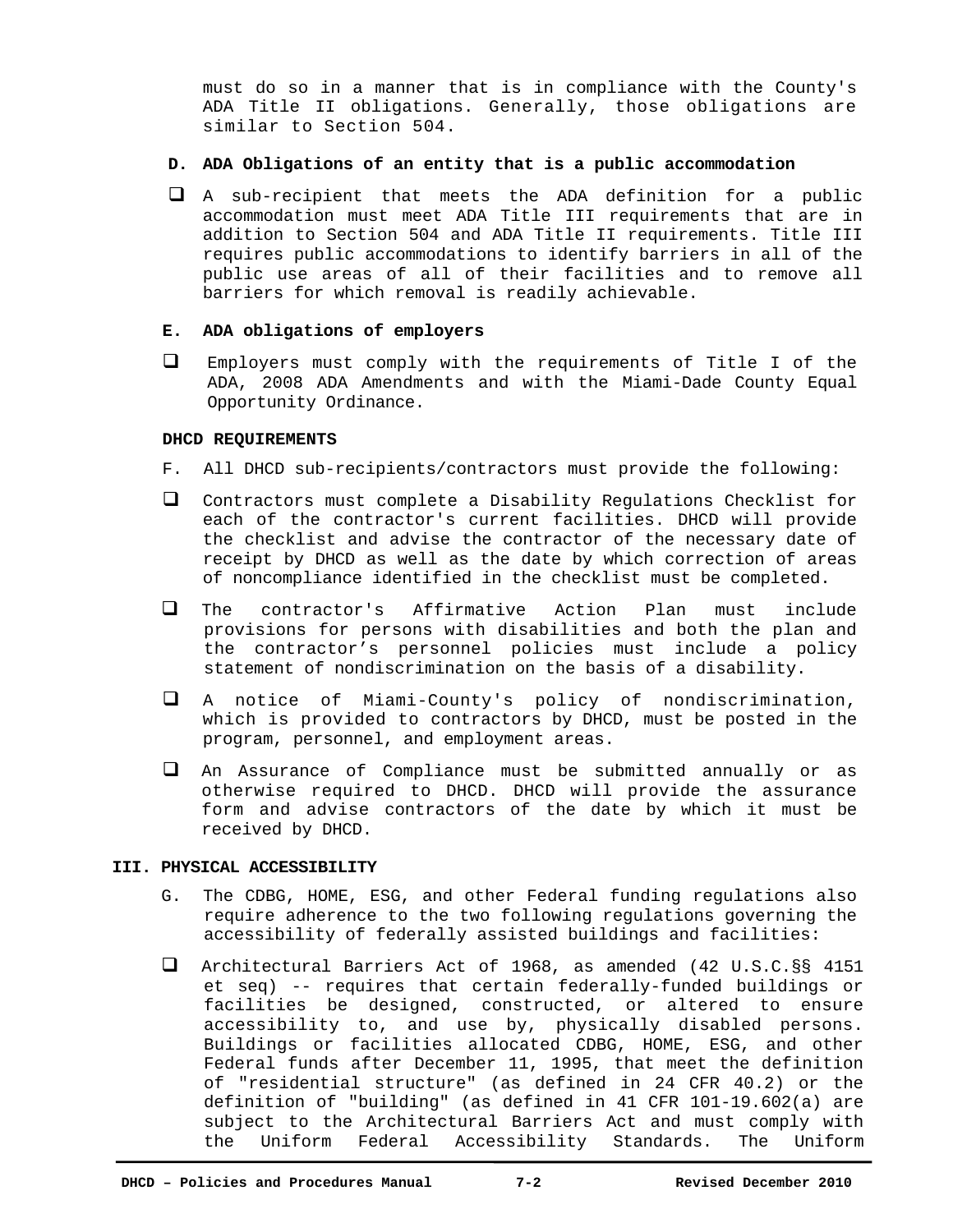Standards can be found in Appendix A to 24 CFR Part 40 for "residential structures" and in Appendix A to 41 CFR Part 101-19 for "general buildings."

 $\Box$  Americans with Disabilities Act (42 U.S.C. 12131; 47 U.S.C. 155, 201, 218, and 225) - provides comprehensive civil rights to individuals with disabilities in the areas of employment, public accommodations, state and local government services and telecommunications. The ADA also states that discrimination includes the failure to design and construct facilities (built for first occupancy after January 26, 1993) that are accessible to and usable by persons with disabilities. The ADA also requires the removal of architectural and communication barriers that are structural in nature in existing County facilities. Removal must be readily achievable for Title III entities, easily accomplishable and able to be carried out without much difficulty or expense. In County existing facilities barrier removal must be achieved.

#### **H. Section 504**

- $\Box$  Section 504 of the Rehabilitation Act of 1973 prohibits discrimination in federally assisted programs on the basis of disability. Section 504 imposes requirements to ensure that "qualified individuals with handicaps" have access to programs and activities that receive federal funds.
- Under Section 504 sub-recipients are defined differently than under the HOME program. Section 504 sub-recipients include any entity that receives federal funding.
- $\Box$  For any recipient or sub-recipient that is principally involved in housing or social services, all of the activities of the agency, not just those directly receiving federal assistance, are covered under Section 504.
- Sub-contractors and vendors are subject to Section 504 requirements only in the work they do on behalf of a subrecipient.
- $\Box$  The ultimate beneficiary of the federal assistance is not subject to Section 504 requirements.
- $\Box$  Sub-recipients are not required to take actions that create undue financial and administrative burdens or alter the fundamental nature of the program.

#### **I. Removal of Physical Barriers**

 For new construction multifamily rental properties, five percent of the units in the project must be accessible to individuals with mobility impairments, and an additional two percent must be accessible to individuals with sensory impairments.

The Section 504 definition of substantial rehabilitation multifamily rental properties includes construction in a project with 15 or more units for which the rehabilitation costs will equal at least 75 percent of the replacement cost. In such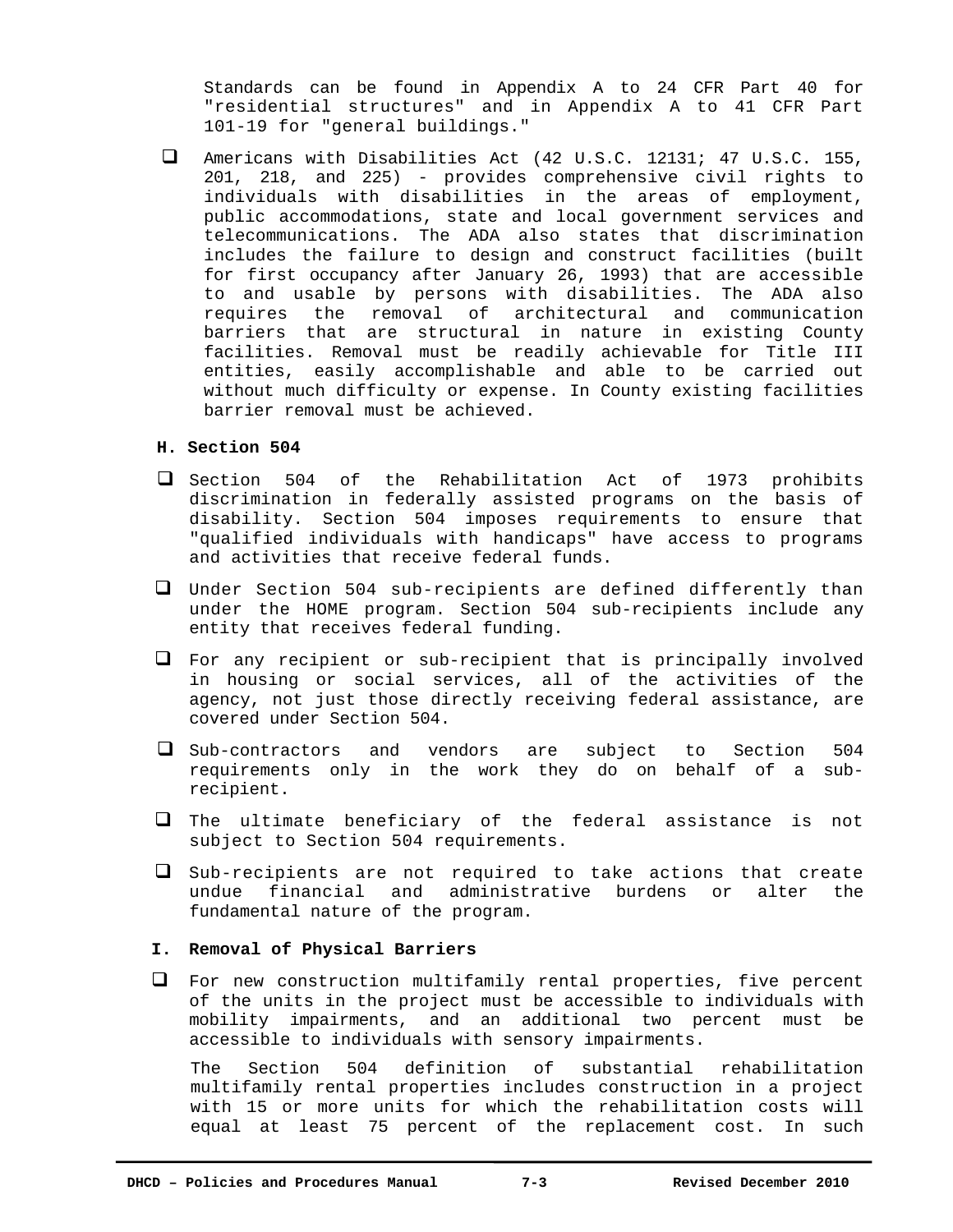developments, five percent of the units in the project (but not less than one unit) must be accessible to individuals with mobility impairments, and an additional two percent (but not less than one unit) must be accessible to individuals with sensory impairments.

- When rehabilitation less extensive than substantial rehabilitation is undertaken, alterations to every unit must make the unit accessible to the maximum extent feasible until five percent of the units in the project are fully accessible to people with mobility impairments. Alterations to common spaces must always make the project accessible to the maximum extent feasible.
- $\Box$  All accessible units must be equipped with necessary visual and sensory smoke detectors. Wiring to support the detectors must be installed.
- $\Box$  Structures not undergoing alteration do not have to be made accessible if the program as a whole can be made accessible through other means.
- For sales to homeowners, the purchaser can determine what accommodations, if any, are needed, and the costs of making those alterations are considered eligible program expenses.
- $\Box$  The standards for ensuring compliance with Section 504 are the Uniform Federal Accessibility Standards (UFAS), although deviations are permitted in specific circumstances.

#### **J. Provide Program Accessibility**

- $\Box$  Individuals with disabilities must be able to find out about, apply for, and participate in federally assisted programs or activities.
- $\square$  Special communication systems may be needed for outreach and ongoing communication (e.g. Telecommunications Device for the Deaf (TDD); materials on tape or in Braille; accessible locations for activities and meetings).
- $\Box$  Policies and procedures must be non-discriminatory (e.g., housing providers cannot ask people with disabilities questions not asked of all applicants, screen individuals with handicap differently or assess an individual's ability to live independently).

#### **K. Make Employment Accessible**

- $\Box$  Employers must not discriminate.
- Employers must remove physical and administrative barriers to employment.
- Employers must make reasonable accommodations for individuals with known disabilities (e.g., job restructuring; providing readers or sign interpreters; making facilities accessible).

# **L. Administrative Requirements**

 $\Box$  If sub-recipients have 15 or more employees, they must designate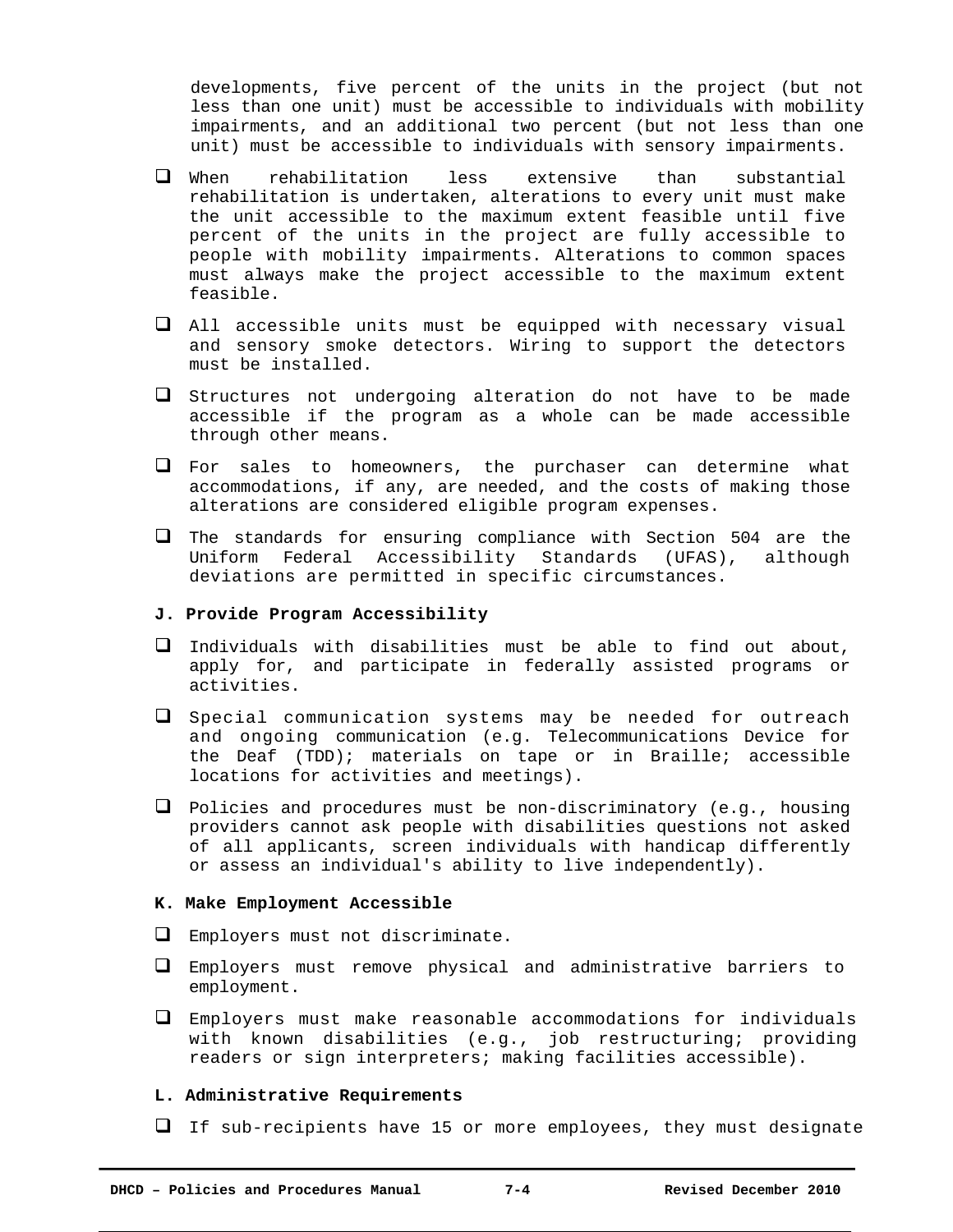a Section 504 Coordinator; and notify program participants and employees of non-discrimination policies.

 All sub-recipients must conduct self-evaluations of compliance with Section 504.

# **M. Employment and Contracting**

- CDBG, HOME, ESG, and other Federal grants require that subrecipients comply with the following regulations governing employment and contracting opportunities:
	- Equal Employment Opportunity, Executive Order 11246, as amended  $$ prohibits discrimination against any employee or applicant for employment because of race, color, religion, sex, or national origin. Provisions to effectuate this prohibition must be included in all construction contracts exceeding \$10,000. Implementing regulations may be found at 41 CFR Part 60.
	- Section 3 of the Housing and Urban Development Act of 1968 requires that, to the greatest extent, feasible, opportunities for training and employment arising from CDBG will be provided to low-income persons residing in the program service area. In addition, to the greatest extent feasible, contracts for work (all types) to be performed in connection with CDBG will be awarded to business concerns which are located in or owned by persons residing in the program service area. Detailed information regarding Section 3 is located in the appendices.

# **N. Contractor Compliance with Section 504**

- Assurance of compliance with Section 504 of the Rehabilitation Act of 1973, as amended.
- $\Box$  The undersigned (hereinafter called the sub-recipient) hereby agrees that it will comply with Section 504 of the Rehabilitation Act of 1973, as amended (29 U.S.C. 794), all requirements imposed by the applicable Office of Revenue Sharing Regulation (31 CFR Part 51), and all guidelines and interpretations issued pursuant thereto.
- **Q** Pursuant to 31 CFR 51.55(b)(vii), the sub-recipient gives this assurance in consideration of and for the purpose of obtaining any and all federal funds extended by Miami-Dade County's Department of Housing and Community Development.
	- The sub-recipient assures that it does not aid or perpetuate discrimination on the basis of disability in providing any employment, benefit, or service to anyone. The sub-recipient assures that it has evaluated its programs and services, made any necessary nonstructural modifications to accommodate persons with disabilities, and has developed a plan to address any necessary structural changes to facilities. This assurance is binding on the sub-recipient, its successors, transferees, and assignees, and the person or persons whose signature appears below are authorized to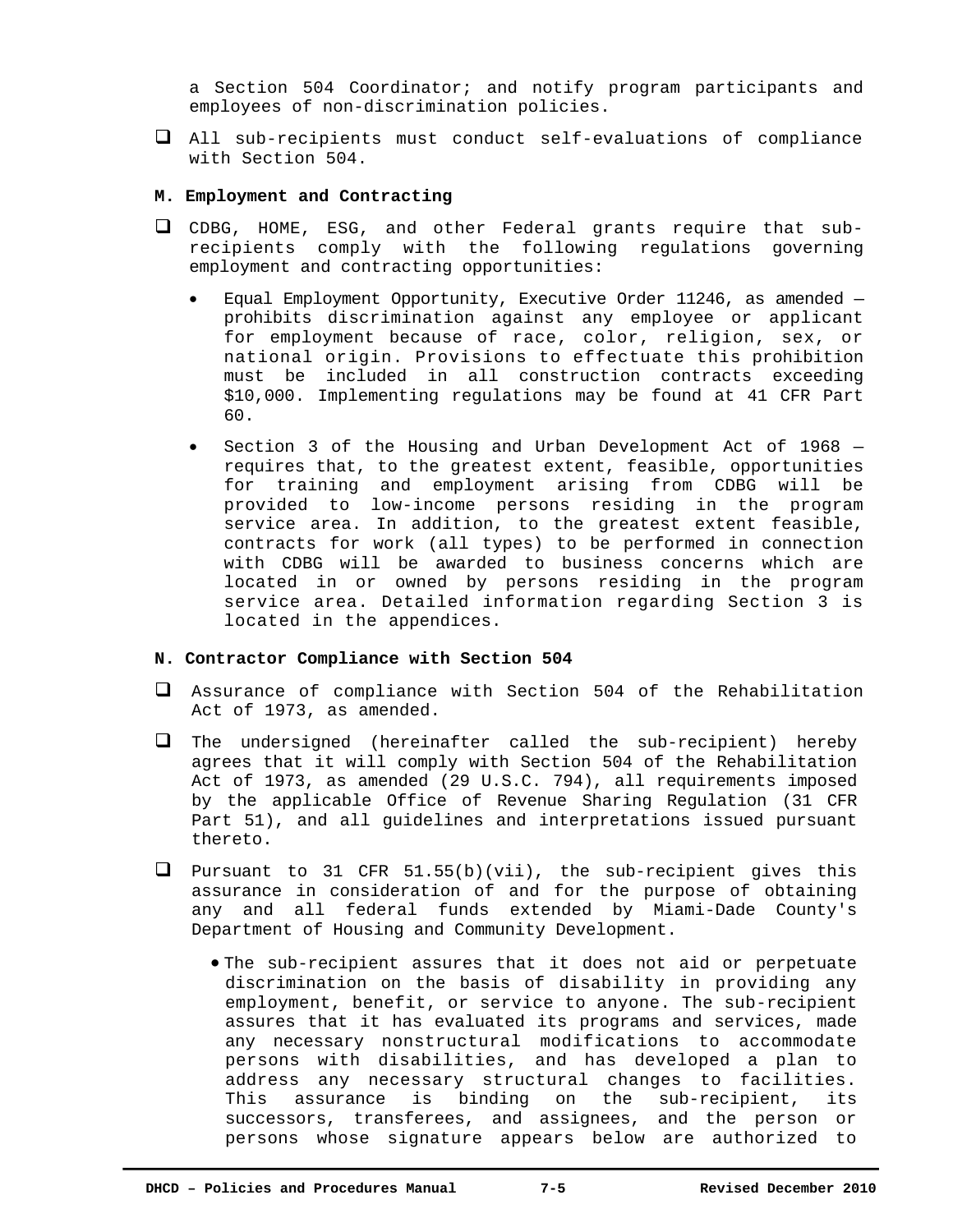sign this assurance on behalf of the sub-recipient.

- $\Box$  Sub-recipients of federal funds must make all of the changes needed to meet the standards of UFAS that are necessary to make their programs and services, when seen as a whole, accessible to people with disabilities. Those changes must be made under any circumstances in new construction, but are exempted during alterations if "structurally impracticable" as defined in UFAS §§4.1.6(3); 3.5.
- $\Box$  The assurance obligates the sub-recipient for the period during which federal funds are extended to it by Miami-Dade County's Department of Housing and Community Development.

#### **IV. HOME 504 REQUIREMENTS**

#### **O. EXAMPLES OF KEY DOCUMENTATION**

- $\Box$  Fair Housing -
	- Applicant and beneficiary data by race, ethnicity, gender, and disability –
	- Participating Jurisdiction's (PJ) tenant-based rental assistance plan, if applicable; and
	- documentation of complaints and resolutions.

 $\Box$  Affirmative Marketing -

- reports detailing affirmative marketing activities and identifying actions to undertake to correct any noncompliance with affirmative marketing policies
- if corrective measures have been identified, actions taken on such measures must be documented to include numbers of persons, that respond directly to any affirmative marketing efforts; and
- number of persons residing in or planning to reside in units, that became aware of units through local affirmative marketing efforts.

 $\Box$  Section 504 -

- self evaluation forms, if required
- I ist of interested persons consulted during the selfevaluation process
- description of areas examined and any problems identified
- description of modifications made and remedial steps taken documentation regarding any policies and procedures adopted regarding Section 504 grievances.
- Minority Business Enterprise/Women Business Enterprise
	- . MWBE plan for encouraging participation;
	- correspondence concerning contractor equal opportunity compliance and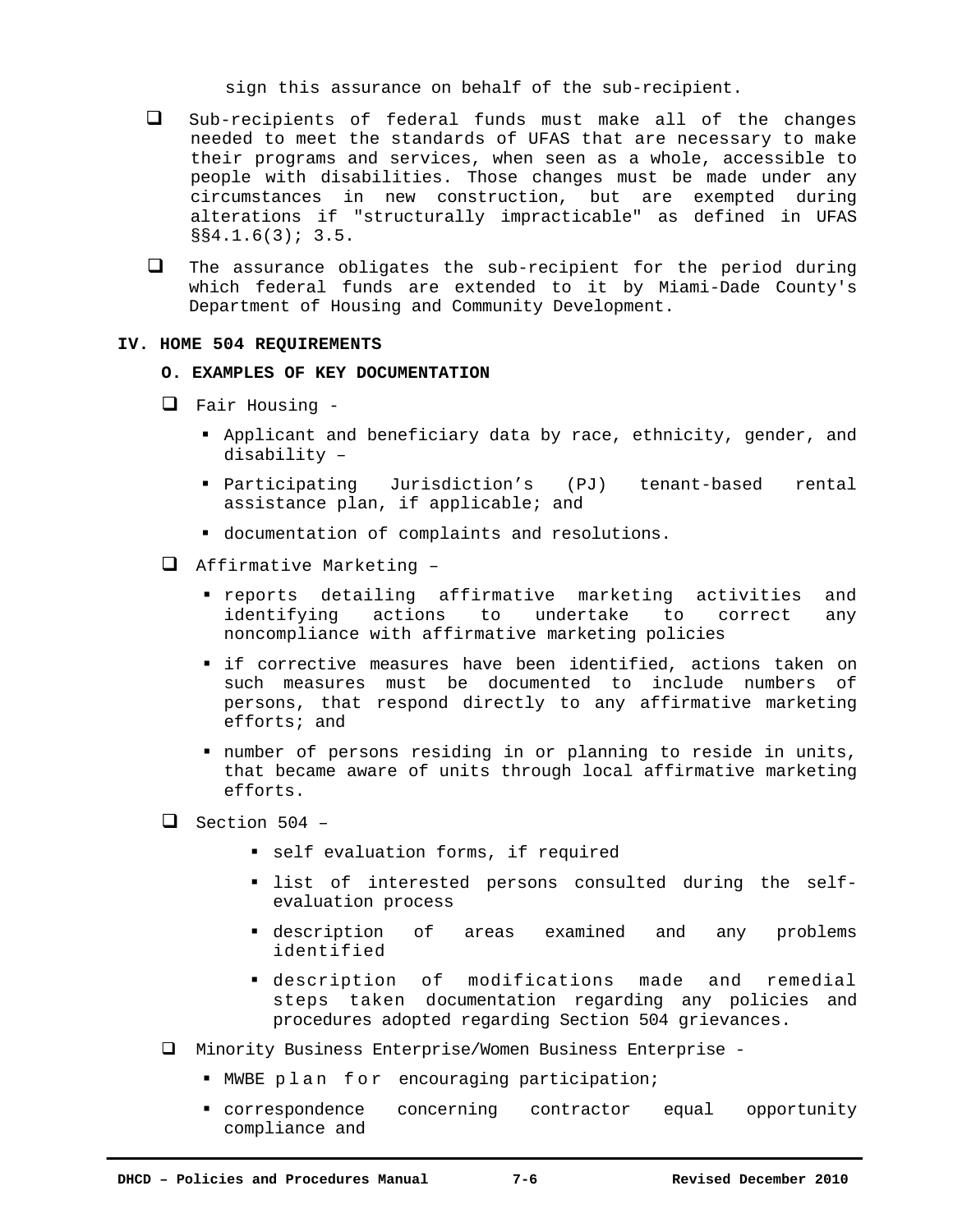- records of M/WBE participation in program.
- $\Box$  Section 3
	- handbooks, policies and procedures manuals,
	- resolutions and/or ordinances regarding equal opportunity employment
	- contractor certification of compliance with Section 3 Plan, or equivalent.

Note: all contracts must contain appropriate Section 3 provisions.

- Environmental Review
	- Evidence Review Record for each project or aggregation of projects
- Lead-Based Paint
	- **•** evidence that notification was provided to prospective tenants and purchasers
	- **P** records of inspections and testing
	- records of abatement activities, if any
	- records of complaints.
- Labor Standards For each construction contract, the PJ should maintain a file with the following:
	- Copy of Wage Rate Request
	- Copy of Wage Rate, along with any additional classifications
	- Bid/Contract Documents with Labor Standards Provisions included
	- Contractor Eligibility Verification
	- **Ten-day Call Verification**
	- **Pre-construction conference minutes/sign-in sheet**
	- Payrolls, with evidence of their review
	- Notice of Start of Construction
	- Employee interviews
	- Evidence of violations and steps taken to resolve these
	- Final Wage Compliance Reports
	- **Monthly employment utilization reports, where applicable.**

#### **V. TITLE II REGULATIONS:**

- $\Box$  The Title II regulation covers public entities.
- Public entities include any State or local government and any of its departments, agencies, or other instrumentalities.
- All activities, services, and programs of public entities are covered, including activities of State legislatures and courts,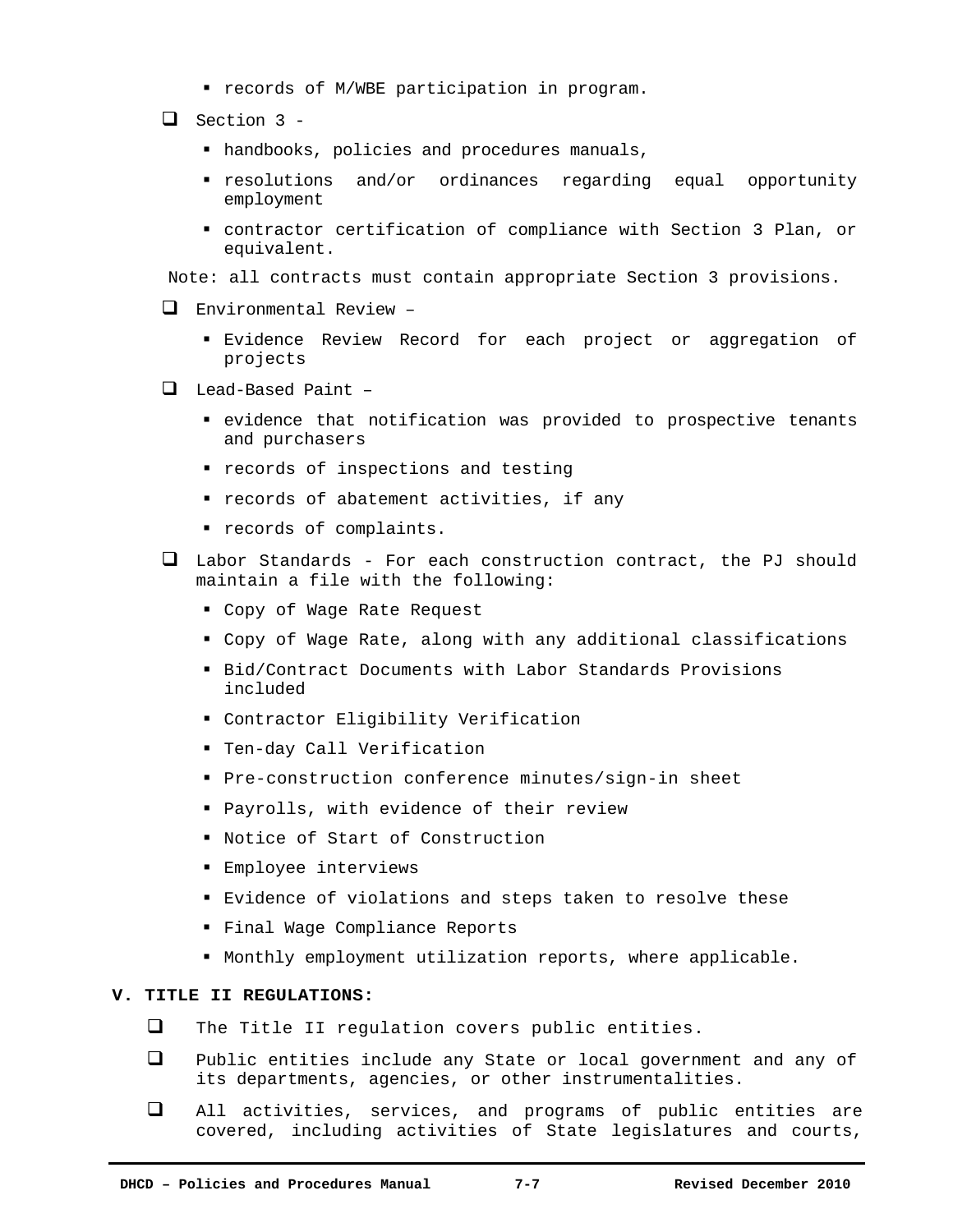town meetings, police and fire departments, motor vehicle licensing, and employment.

- Unlike Section 504 of the Rehabilitation Act of 1973, which only covers programs receiving Federal financial assistance, Title II extends to all the activities of State and local governments whether or not they receive Federal funds.
- $\Box$  Private entities that operate public accommodations, such as hotels, restaurants, theaters, retail stores, dry cleaners, doctor's offices, amusement parks, and bowling alleys, are not covered by Title II but are covered by Title III of the ADA and the Department's regulation implementing Title III.
- Public transportation services operated by State and local governments are covered by regulations of the Department of Transportation (DOT).
- DOT's regulations establish specific requirements for transportation vehicles and facilities, including a requirement that all new busses must be equipped to provide services to people who use wheelchairs.

Overview of Requirements for State and Local Governments

- $\Box$  May not refuse to allow a person with a disability to participate in a service, program, or activity simply because the person has a disability. For example, a city may not refuse to allow a person with epilepsy to use parks and recreational facilities.
- $\Box$  Must provide programs and services in an integrated setting, unless separate or different.
- $\Box$  Must eliminate unnecessary eligibility standards or rules that deny individuals with disabilities an equal opportunity to enjoy their services, programs or activities unless "necessary" for the provisions of the service, program or activity.
- $\Box$  Must not implement requirements that tend to screen out individuals with disabilities, such as requiring a driver's license as the only acceptable means of identification, are also prohibited.
- $\Box$  Shall apply safety requirements that are necessary for the safe operation of the program in question, such as requirements for eligibility for drivers' licenses, may be imposed if they are based on actual risks and not on mere speculation, stereotypes, or generalizations about individuals with disabilities.
- $\Box$  Are required to make reasonable modifications in policies, practices, and procedures that deny equal access to individuals with disabilities, unless a fundamental alteration in the program would result. For example, a city office building would be required to make an exception to a rule prohibiting dogs in public areas in order to admit guide dogs or service animals assisting individuals with disabilities.
- $\Box$  Must furnish auxiliary aids and services when necessary to ensure effective communication, unless an undue burden or fundamental alteration would result.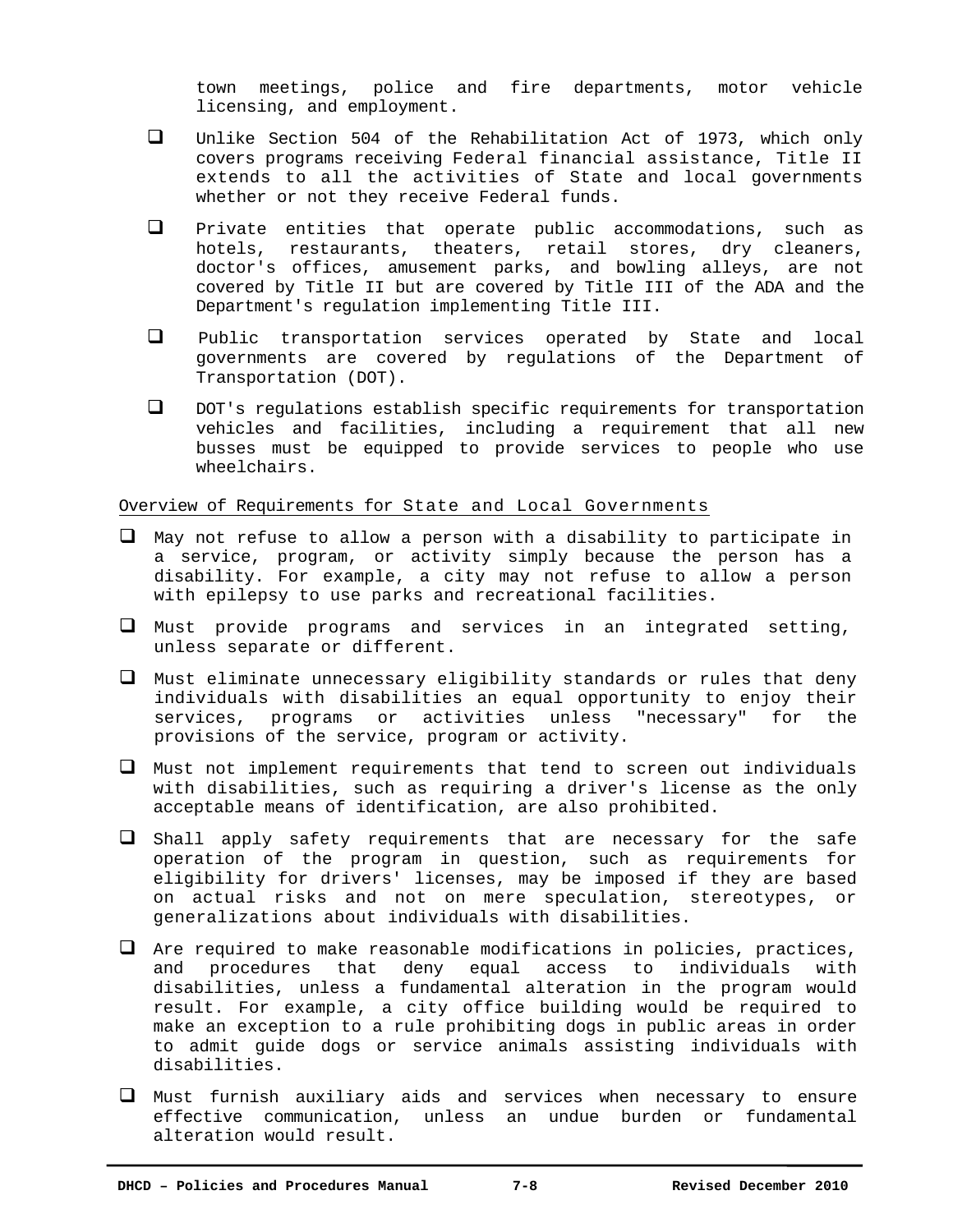- $\Box$  May provide special benefits, beyond those required by the regulation, to individuals with disabilities.
- May not place special charges (surcharge) on individuals with disabilities to cover the costs of measures necessary to ensure nondiscriminatory treatment, such as making modifications required to provide program accessibility or providing qualified interpreters.
- $\square$  Shall operate their programs so that, when viewed in their entirety, they are readily accessible to and usable by individuals with disabilities.

#### Qualified Individuals with Disabilities

- $\Box$  Title II of the Americans with Disabilities Act provides comprehensive civil rights protections for qualified individuals with disabilities.
- $\Box$  An individual with a disability is a person who
	- Has a physical or mental impairment that substantially limits a major life activities, or
	- Has a record of such an impairment, or
	- Is regarded as having such an impairment.

Examples of physical or mental impairments include, but are not limited to such contagious and non-contagious diseases and conditions as: orthopedic, visual, speech, and hearing impairments; cerebral palsy, epilepsy, muscular dystrophy, multiple sclerosis, cancer, heart disease, diabetes, mental retardation, emotional illness, specific learning disabilities, HIV disease (whether symptomatic or asymptomatic), tuberculosis, past drug addiction, and past alcoholism. Homosexuality and bisexuality are not physical or mental impairments under the ADA.

- $\Box$  Major life activities include functions such as caring for oneself, performing manual tasks, walking, seeing, hearing, speaking, breathing, learning, and working.
- $\Box$  Individuals who currently engage in the illegal use of drugs are not protected by the ADA when an action is taken on the basis of their current illegal use of drugs.

## Qualified individuals

- $\Box$  A qualified individual with a disability is one who meets the essential eligibility requirements for the program or activity offered by a public entity.
- $\Box$  The essential eligibility requirements will depend on the type of service or activity involved.
- $\Box$  For some activities, such as State licensing programs, the ability to meet specific skill and performance requirements may be essential.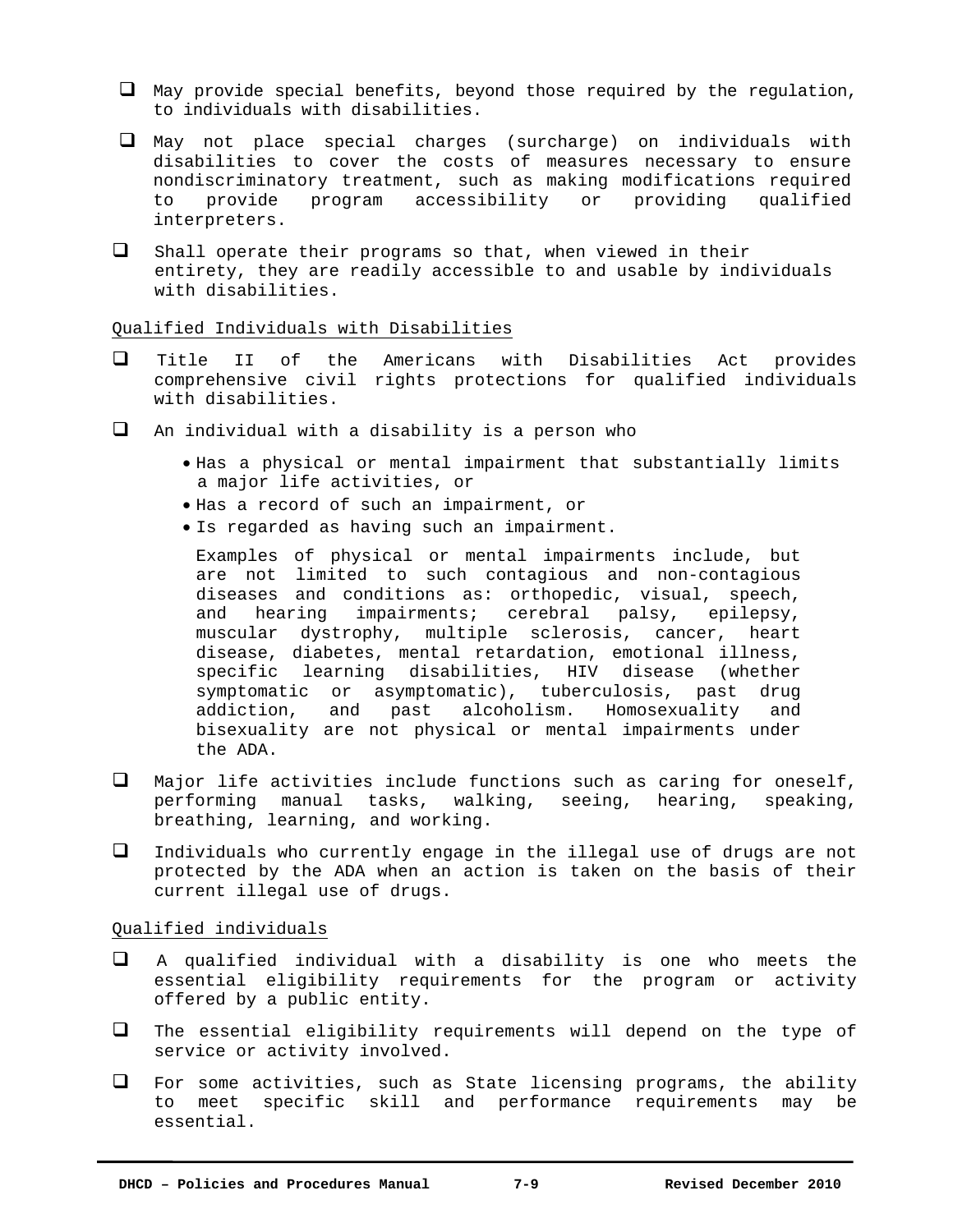For other activities, such as where the public entity provides information to anyone who requests it, the essential eligibility requirements would be minimal.

#### Program Access

- $\Box$  State and local governments should adhere to the following:
	- Must ensure that individuals with disabilities are not excluded from services, programs, and activities because buildings are inaccessible.
	- Need not remove physical barriers, such as stairs, in all existing buildings, as long as they make their programs accessible to individuals who are unable to use an inaccessible existing facility.
	- Can provide the services, programs, and activities offered in the facility to individuals with disabilities through alternative methods, if physical barriers are not removed, such as:
		- o Relocating a service to an accessible facility, e.g., moving a public information office from the third floor to the first floor of a building.
		- o Providing an aide or personal assistant to enable an individual with a disability to obtain the service.
		- o Providing benefits or services at an individual's home, or at an alternative accessible site.
- $\Box$  May not carry an individual with a disability as a method of providing program access, except in manifestly exceptional circumstances.
- Are not required to take any action that would result in a fundamental alteration to the nature of the service, program, or activity or an undue financial and administrative burdens. However, public entities must take any other action, if available, that would not result in a fundamental alteration or undue burdens but would ensure that individuals with disabilities receive the benefits or services.

# Integrated Programs

- $\Box$  Integration of individuals with disabilities into the mainstream of society is fundamental to the purposes of the Americans with Disabilities Act.
- $\Box$  Public entities may not provide services or benefits to individuals with disabilities through programs that *are* separate or different, unless the separate programs are necessary to ensure that the benefits and services are equally effective.
- Even when separate programs are permitted, an individual with a disability still has the right to choose to participate in the regular program.

For example, it would not be a violation for a city to offer recreational programs specially designed for children with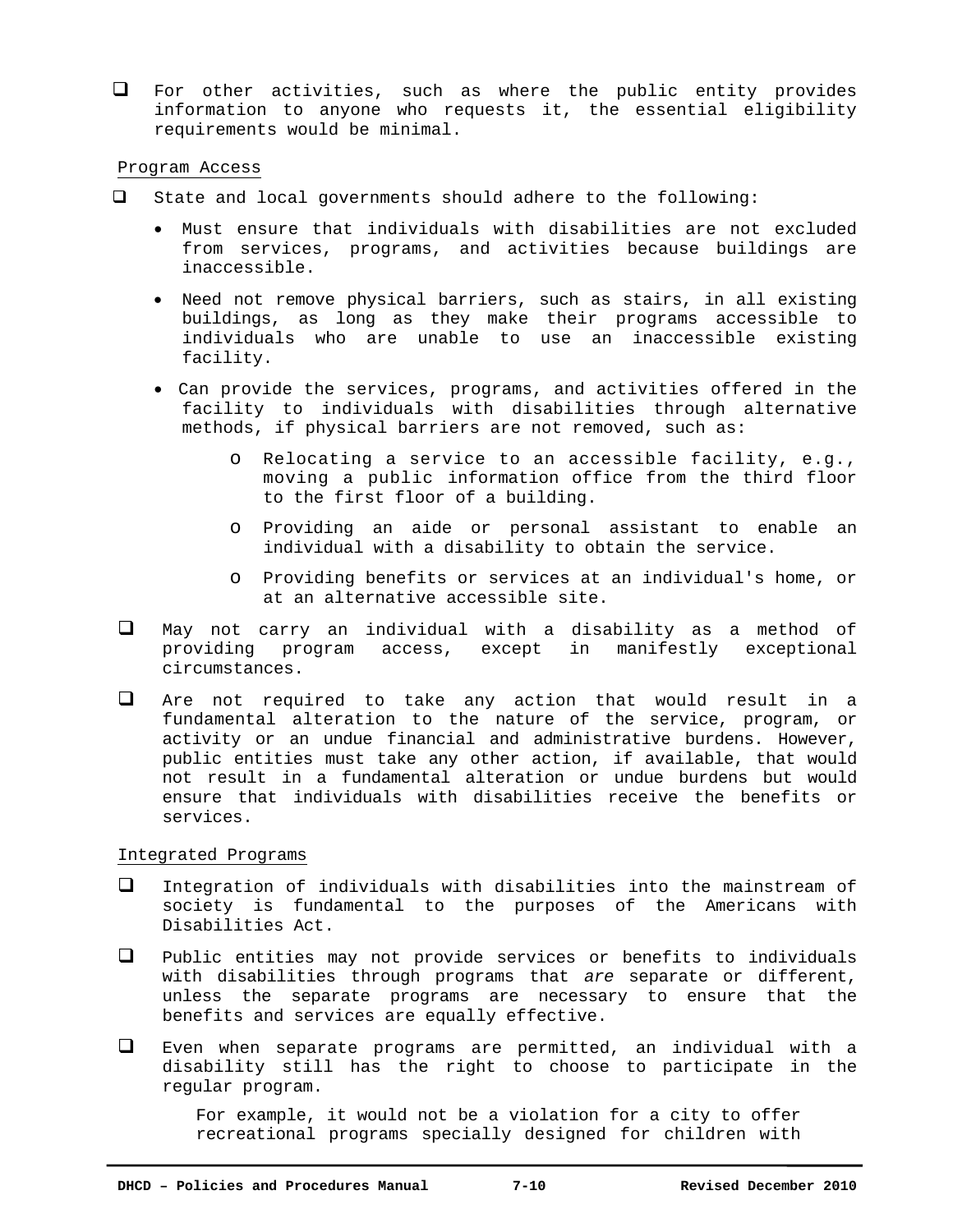mobility impairments, but it would be a violation if the city refused to allow children with disabilities to participate in its other recreational programs.

 $\Box$  State and local governments may not require an individual with a disability to accept a special accommodation or benefit if the individual chooses not to accept it.

#### Communications

- $\Box$  State and local governments must ensure effective communication with individuals with disabilities.
- $\Box$  Where necessary to ensure that communications with individuals with hearing, vision, or speech impairments are as effective as communications with others, the public entity must provide appropriate auxiliary aids.
- Auxiliary aids include such services or devices as qualified interpreters, assertive listening headsets, television captioning and decoders, telecommunications devices for deaf persons (TDD's), videotext displays, readers, taped texts, Brailled materials, and large print materials.
- $\Box$  A public entity may not charge an individual with a disability for the use of an auxiliary aid. A public entity may ask for some type of security deposit to be sure auxiliary aids are returned.
- Telephone emergency services, including 911 services, must provide direct access to individuals with speech or hearing impairments.
- $\Box$  Public entities are not required to provide auxiliary aids that would result in a fundamental alteration in the nature of a service, program, or activity or an undue financial and administrative burdens. However, public entities must still furnish another auxiliary aid, if available, that does not result in a fundamental alteration or undue burdens.

# New Construction and Alterations

- $\Box$  Public entities must ensure that newly constructed buildings and facilities are free of architectural and communication barriers that restrict access or use by individuals with disabilities.
- When a public entity undertakes alterations to an existing building, it must also ensure that the altered portions are accessible.
- $\Box$  The ADA does not require retrofitting of existing buildings to eliminate barriers, but does require that new buildings meet accessibility standards.
- $\Box$  Public entities not subject to Section 504 or the ABA, as of now, may choose between three technical standards for accessible design: The Uniform Federal Accessibility Standard (UFAS), established under the Architectural Barriers Act, the Americans with Disability Act Accessibility Guidelines (until March 2012), adopted by the Department of Justice for places of public accommodation and commercial facilities covered by Title III of the ADA or the 2010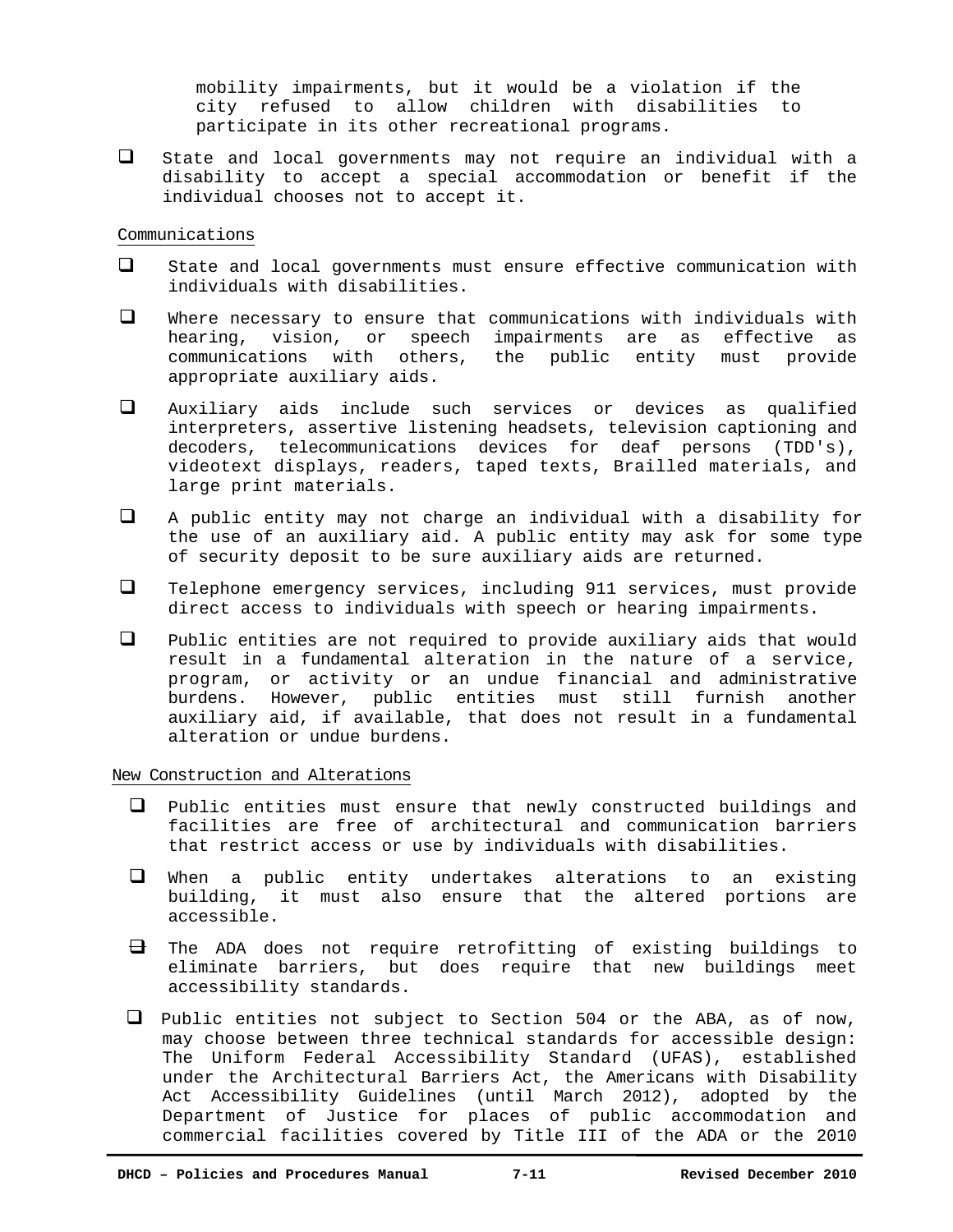ADA Standards for Accessible Design. Public entities subject to Section 504 or the ABA must comply with UFAS.

 $\Box$  The elevator exemption for small buildings under ADA Accessibility Guidelines would not apply to public entities covered by Title II in the State of Florida.

#### Enforcement

- $\Box$  Private parties may bring lawsuits to enforce their rights under Title II of the ADA. The remedies available are the same as those provided under section 504 of the Rehabilitation Act of 1973. A reasonable attorney's fee may be awarded to the prevailing party.
- Individuals may also file complaints with appropriate administrative agencies. The regulation designates eight Federal agencies to handle complaints filed under Title II.
- $\Box$  Complaints may also be filed with any Federal agency that provides financial assistance to the program in question, or with the Department of Justice, which will refer the complaint to the appropriate agency.

#### Complaints

- Any individual who believes that he or she is a victim of discrimination prohibited by the regulation may file a complaint. Complaints on behalf of classes of individuals are also permitted.
- $\Box$  Complaints should be in writing or on the complaint form used by the Federal Coordination and Compliance Section, must be signed by the complainant or an authorized representative, and should contain the complainant's name and address and describe the public entity's alleged discriminatory action.

Complaints may be sent to:

Federal Coordination and Compliance Section - NWB Civil Rights Division U.S. Department of Justice 950 Pennsylvania Avenue, NW Washington, D.C. 20530

 Complaints may also be sent to Federal agencies designated to process complaints under the regulation, or to agencies that provide Federal financial assistance to the program in question.

#### Designated Agencies

The following agencies are designated for enforcement of Title II for components of State and local governments that exercise responsibilities, regulate, or administer services, programs, or activities in the following functional areas:

- **Q** Department of Agriculture
	- Farming and the raising of livestock, including extension services

Department of Education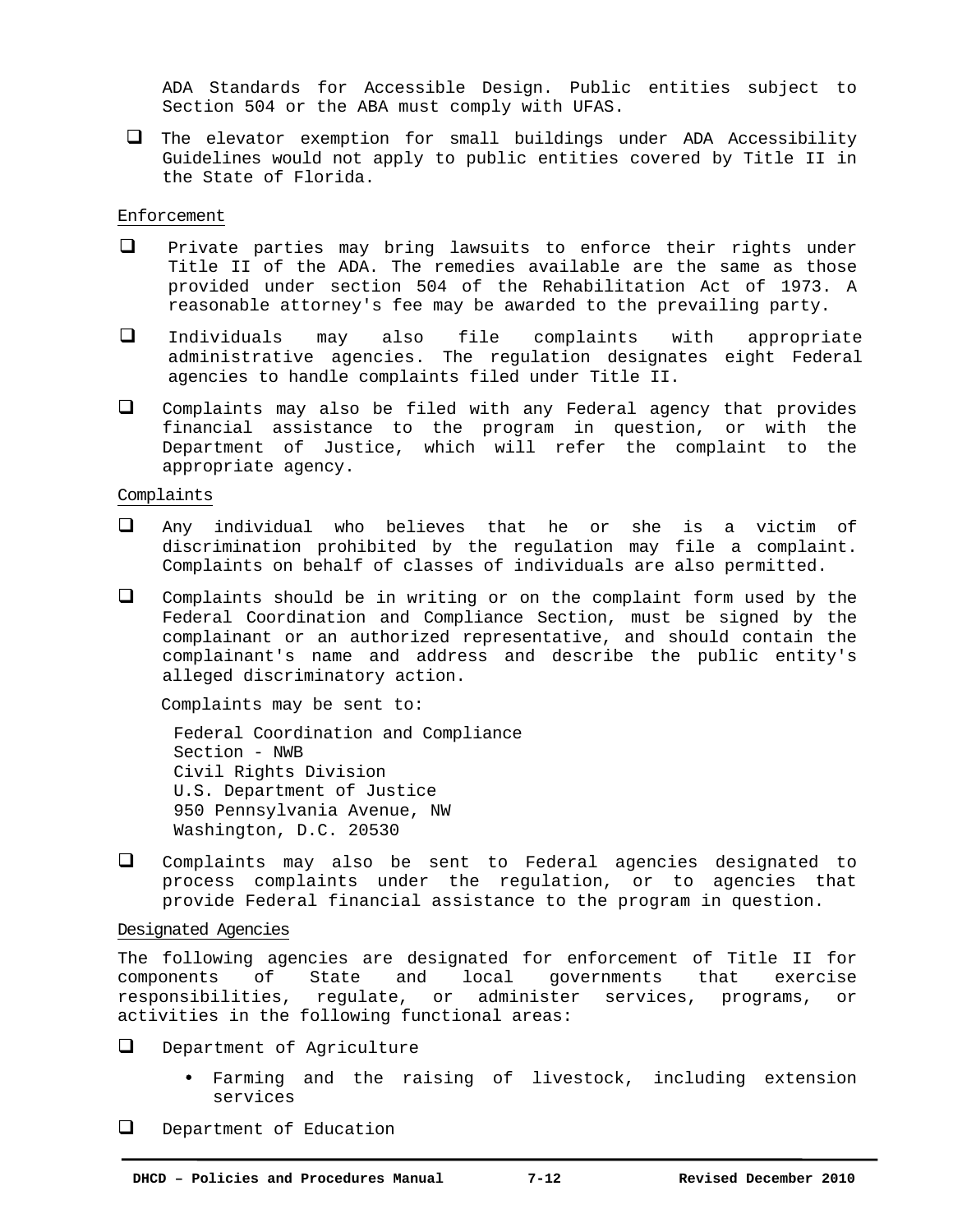- Education systems and institutions (other than health-related schools), and libraries
- D Department of Health and Human Services
	- Schools and medicine, dentistry, nursing, and other healthrelated schools
	- Health care and social service providers and institutions, including grass-roots and community services organizations and programs; and
	- Preschool and daycare programs
- Department of Housing and Urban Development
	- State and local public housing agencies, and housing assistance and referral programs
- D Department of Interior
	- Lands and natural resources, including parks and recreation
	- Water and waste management, environmental protection, energy, historic and cultural preservation, and museums
- $\Box$  Department of Justice
	- Public safety, law enforcement, and the administration of justice, including courts and correctional institutions
	- Commerce and industry, including banking and finance, consumer protection, and insurance; planning, development, and regulation (unless otherwise assigned)
	- State and local government support services; and all other government functions not assigned to other designated agencies
- Department of Labor
	- Labor and the work force
- **Q** Department of Transportation
	- Transportation, including highways, public transportation, traffic management (non-law enforcement), automobile licensing and inspection, and driver licensing

# Technical Assistance

- $\Box$  The ADA requires that the Federal agencies responsible for issuing ADA regulations provide technical assistance.
- $\Box$  Technical assistance is the dissemination of information (either directly by the Department or through grants and contracts) to assist the public, including individuals protected by the ADA and entities covered by the ADA, in understanding the new law.
- $\Box$  Methods of providing information include, for example; audio-visual materials, pamphlets, manuals, electronic bulletin boards, checklists, and training.
- $\Box$  The Department issued for public comment on December 5, 1990, a government-wide plan for the provision of technical assistance.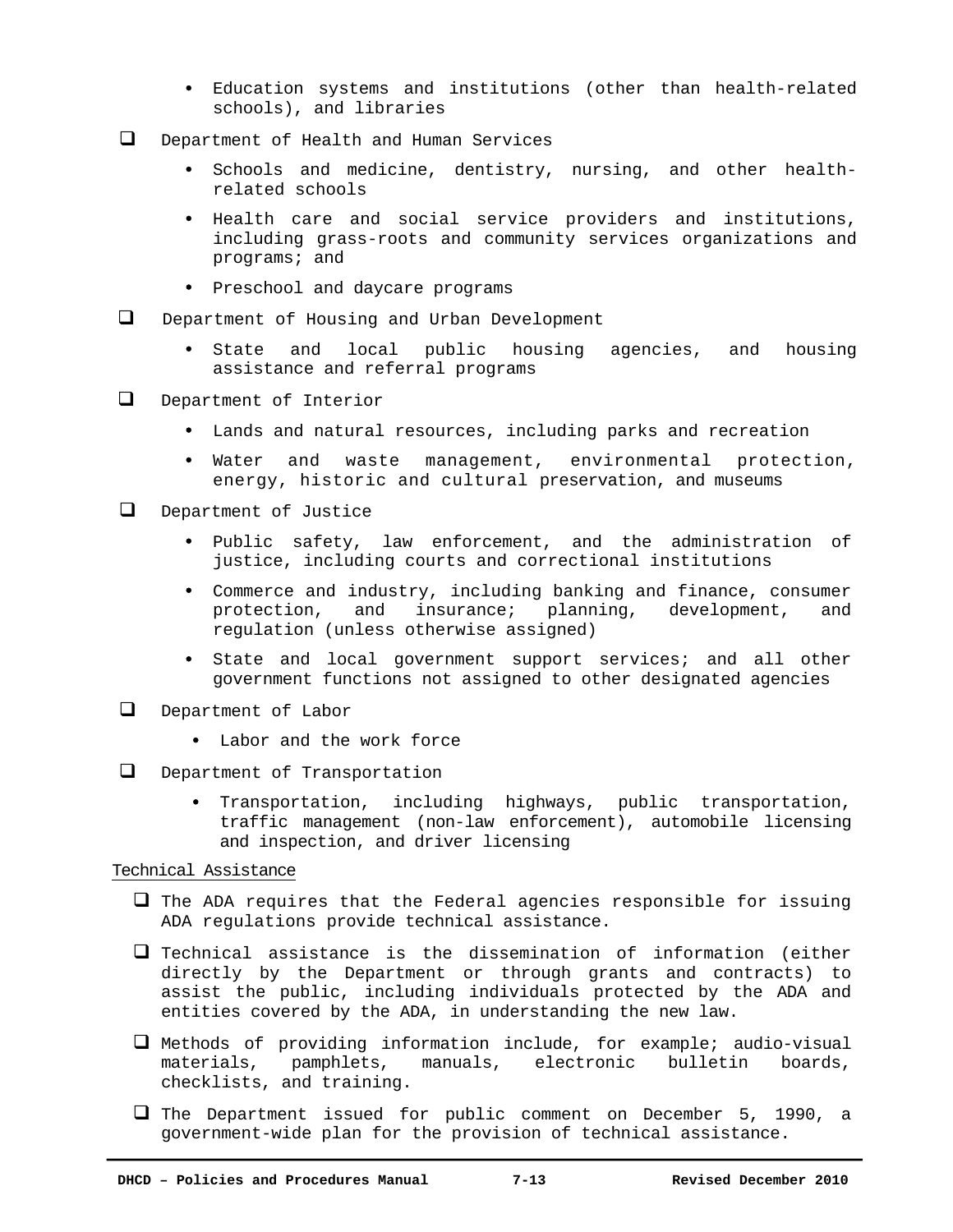- $\Box$  The Department's efforts focus on raising public awareness of the ADA by providing:
	- Fact sheets and pamphlets in accessible formats
	- Speakers for workshops, seminars, classes, and conferences
	- An ADA telephone information line, and
	- Access to ADA documents through an electronic bulletin board for users of personal computers.
- $\Box$  The Department has established a comprehensive program of technical assistance relating to public accommodations and State and local governments.
- Grants will be awarded for projects to inform individuals with disabilities and covered entities about their rights and responsibilities under the ADA and to facilitate voluntary compliance.
- $\Box$  The Department issued technical assistance manuals in 1993 for individuals or entities with rights or duties under the ADA.
- $\Box$  For additional information; contact:

U.S. Department of Justice 950 Pennsylvania Avenue, N.W. Civil Rights Division Disability Rights Section – NYA Washington, D.C. 20530 800-514-0301 (voice) 800-514-0383 (TTY)

#### **VI. TITLE III REGULATIONS**

- $\Box$  Title III regulations covers public accommodations (i.e., private entities that own, operate, lease, or lease to places of public accommodation).
- Places of public accommodation include over five million private establishments, such as restaurants, hotels, theaters, convention centers, retail stores, shopping centers, dry cleaners, laundromats, pharmacies, doctors' offices, hospitals, museums, libraries, parks, zoos, amusement parks, private schools, day care centers, health spas, and bowling alleys
- Q Commercial facilities, and
- $\Box$  Commercial facilities are nonresidential facilities, including office buildings, factories, and warehouses whose operations affect commerce.
- $\Box$  Private entities that offer certain examinations and courses related to educational and occupational certification.
- $\Box$  Entities controlled by religious organizations, including places of worship, are not covered.
- $\Box$  Private clubs are not covered, except to the extent that the facilities of the private club are made available to customers or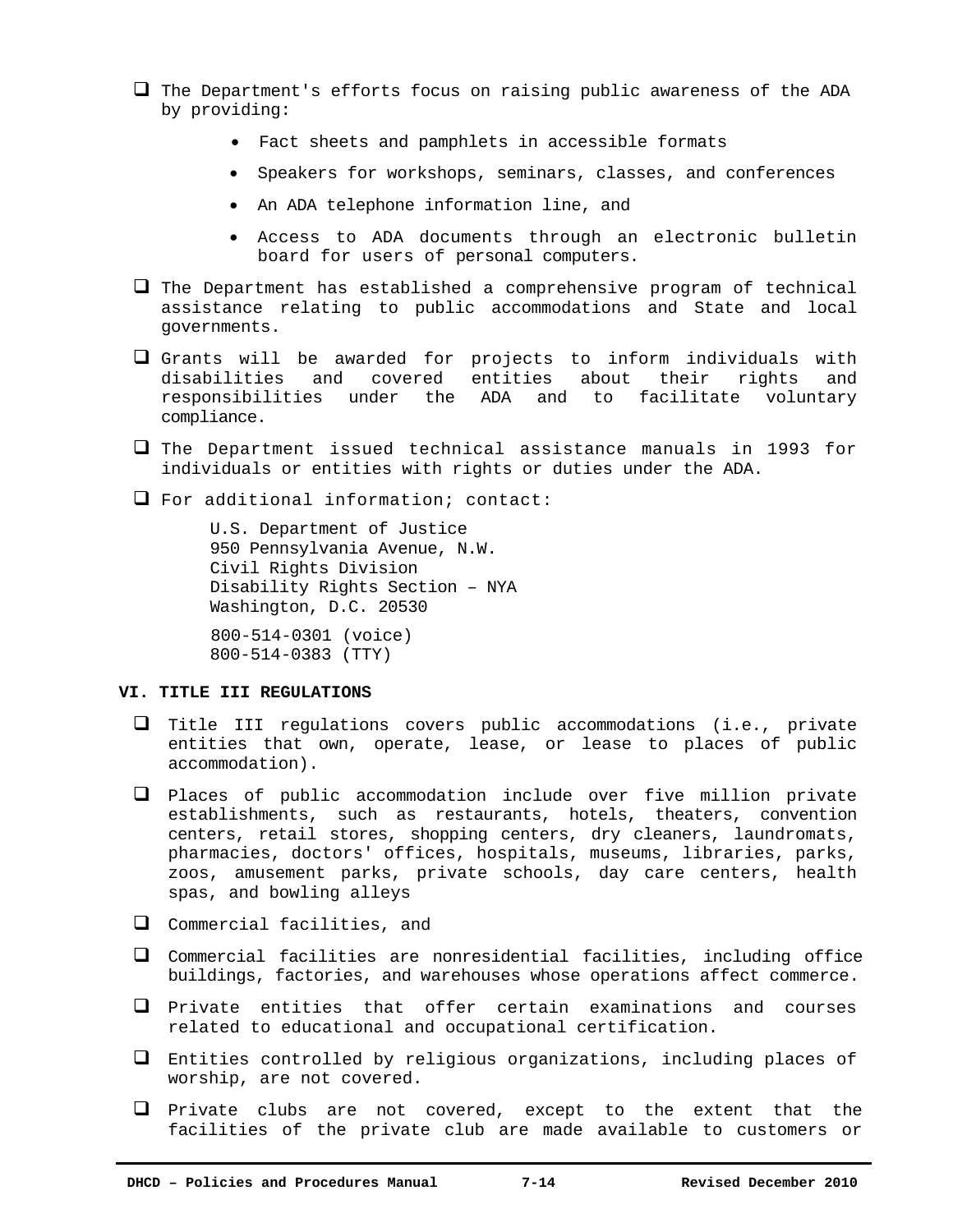patrons of a place of public accommodation.

 $\Box$  State and local governments are not covered by the Title III. regulation, but rather by the Department of Justice's Title II regulation.

#### Overview of Requirements

Public accommodations must:

- $\Box$  Provide goods and services in an integrated setting, unless separate or different measures are necessary to ensure equal opportunity.
- Eliminate unnecessary eligibility standards or rules that deny individuals with disabilities, an equal opportunity to enjoy the goods and services of a place of public accommodation.
- Make reasonable modifications in policies, practices, and procedures that deny equal access to individuals with disabilities, unless a fundamental alteration would result in the nature of the goods and services provided.
- Furnish auxiliary aids when necessary to ensure effective communication, unless an undue burden or fundamental alteration would result.
- Remove architectural and structural communication barriers in existing facilities where readily achievable.
- $\Box$  Provide readily achievable alternative measures when removal of barriers is not readily achievable.
- $\Box$  Provide equivalent transportation services and purchase accessible vehicles in certain circumstances.
- $\Box$  Maintain accessible features of facilities and equipment.
- $\Box$  If not subject to Section 504 or the ABA, design and construct new facilities and, when undertaking alterations, alter existing facilities in accordance with the Americans with Disabilities Act Accessibility Guidelines issued by the Architectural and Transportation Barriers Compliance Board and incorporated in the final Department of Justice Title III regulation and the 2010 ADA Standards for Accessible design (Compliance with the 2010 Standards for Accessible Design is permitted as of September 15, 2010, but not required until March 15, 2012. If subject to Section 504 or the ABA, UFAS is the applicable design standard.
- $\Box$  A public accommodation is not required to provide personal devices such as wheelchairs; individually prescribed devices (e.g., prescription eyeglasses or hearing aids); or services of a personal nature including assistance in eating, toileting, or dressing.
- $\Box$  A public accommodation may not discriminate against an individual or entity because of the known disability of a person with whom the individual or entity is known to associate.
- Commercial facilities are only subject to the requirement that new construction and alterations conform to the ADA Accessibility Guidelines.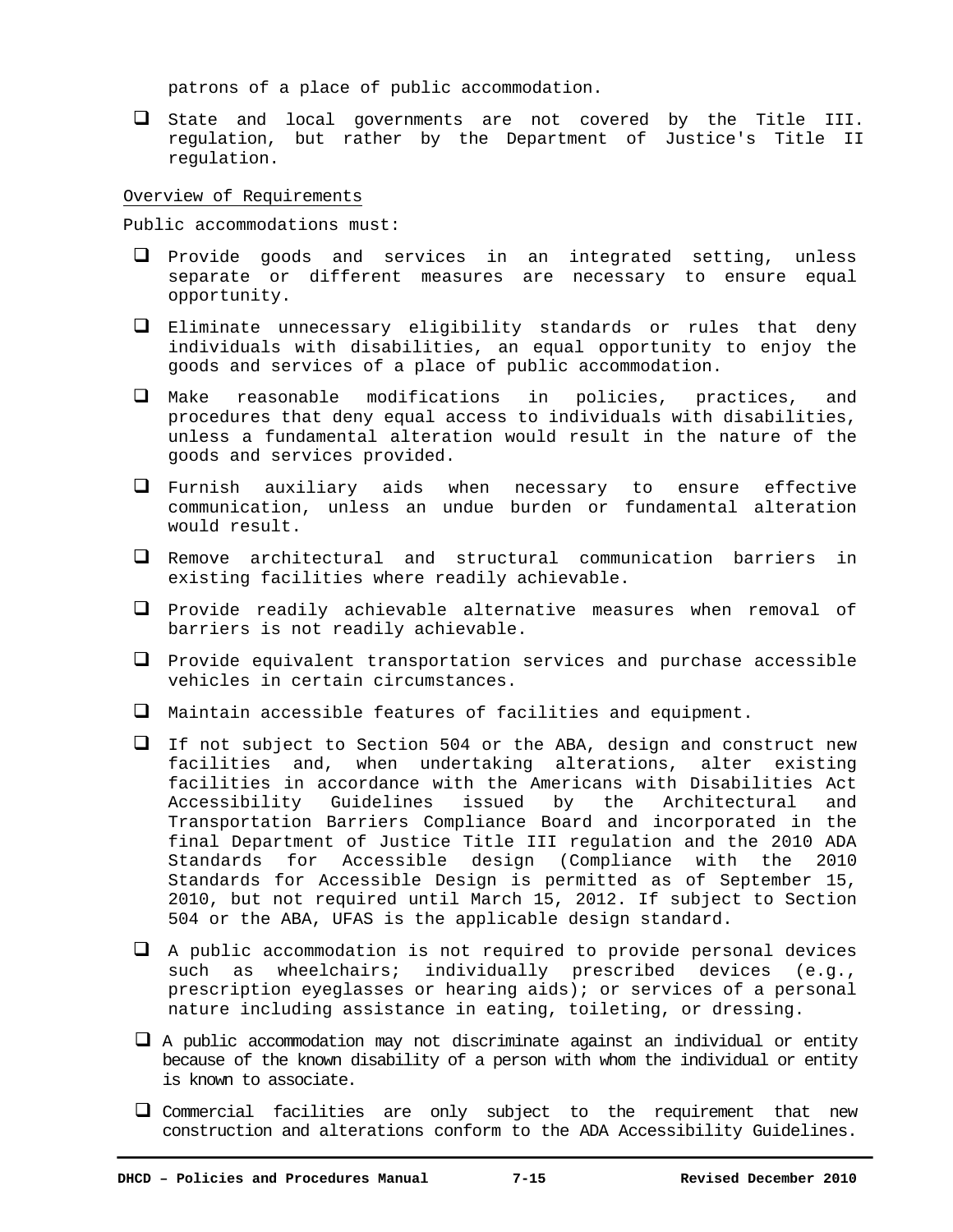The other requirements applicable to public accommodations listed above do not apply to commercial facilities.

 $\Box$  Private entities offering certain examinations or courses (i.e., those related to applications, licensing, certification, or credentialing for secondary or postsecondary education, professional, or trade purposes) must offer them in an accessible place and manner or offer alternative accessible arrangements.

#### Individuals with Disabilities

- $\Box$  The Americans with Disabilities Act provides comprehensive civil rights protections for individuals with disabilities.
- $\Box$  An individual with a disability is a person who:
	- Has a physical or mental impairment that substantially limits one or more major life activities, or
	- Has a record of such an impairment, or
	- Is regarded as having such an impairment
- $\Box$  Examples of physical or mental impairments include, but are not limited to, such contagious and non-contagious diseases and conditions or orthopedic, visual, speech, and hearing impairments; cerebral palsy, epilepsy, muscular dystrophy, multiple sclerosis, cancer, heart disease, diabetes, mental retardation, emotional illness, specific learning disabilities, HIV disease (whether symptomatic or asymptomatic), tuberculosis, former drug addiction, and former alcoholism. Homosexuality and bisexuality are not considered physical or mental impairments under the ADA.
- $\Box$  Major life activities include functions such as caring for oneself, performing manual tasks, walking, seeing, hearing, speaking, breathing, learning, and working.
- $\Box$  Individuals who currently engage in the illegal use of drugs are not protected by the ADA when an action is taken on the basis of their current illegal use of drugs.

#### Eligibility for Goods and Services

- $\Box$  In providing goods and services, a public accommodation may not use eligibility requirements that exclude or segregate individuals with disabilities, unless the requirements are necessary for the operation of the public accommodation. For example, excluding individuals with cerebral palsy from a movie theater or restricting individuals with Down's Syndrome to only certain areas of a restaurant would violate the regulation.
- $\Box$  Requirements that tend to screen out individuals with disabilities, such as requiring a blind person to produce a driver's license as the sole means of identification for cashing a check, are also prohibited.
- $\Box$  Safety requirements may be imposed only if they are necessary for the safe operation of a place of public accommodation. They must be based on actual risks and not on mere speculation, stereotypes, or generalizations about individuals with disabilities. For example, an amusement park may impose height requirements rides when required for safety.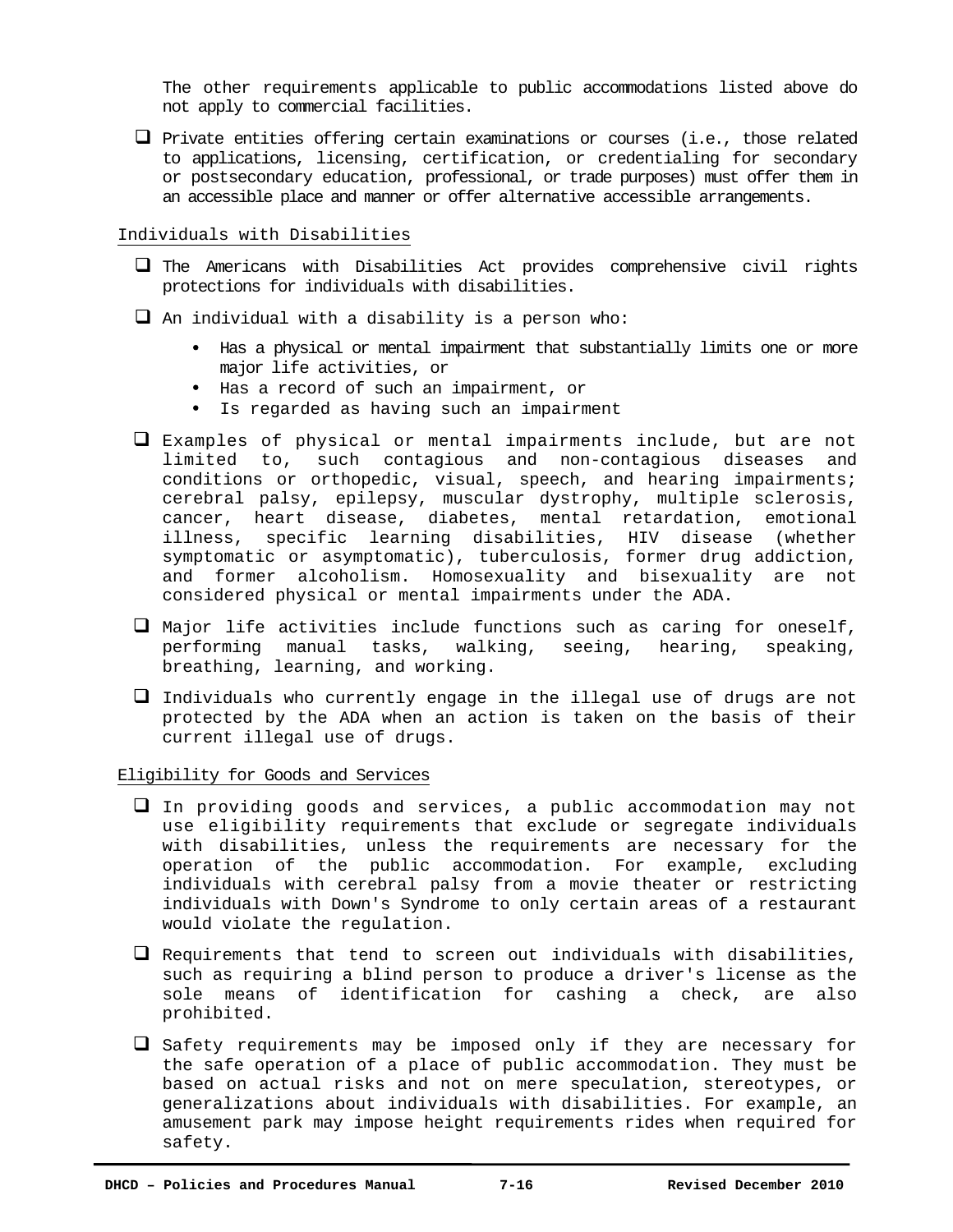Extra charges (surcharges) may not be imposed on individuals with disabilities to cover the costs of measures necessary to ensure nondiscriminatory treatment, such as removing barriers or providing qualified interpreters.

Modifications in Policies, Practices, and Procedures

- A public accommodation must make reasonable modifications in its policies, practices, and procedures in order to accommodate individuals with disabilities.
- $\Box$  A modification is not required if it would fundamentally alter the goods, services, or operations of the public accommodation. For example, a department store may need to modify a policy of only permitting one person at a time in a dressing room if an individual with mental retardation needs the assistance of a companion in dressing.
- $\Box$  Modifications in existing practices generally must be made to permit the use of service animals (dogs are recognized as service animals and under specific conditions miniature horses may be used).
- $\square$  Specialists are not required to provide services outside of their legitimate areas of specialization. For example, a doctor who specializes exclusively in burn treatment may refer an individual with a disability, who is not seeking burn treatment, to another provider. A burn specialist, however, could not refuse to provide burn treatment to, for example, an individual with HIV disease.

# Auxiliary Aids

- $\Box$  A public accommodation must provide auxiliary aids and services when they are necessary to ensure effective communication with individuals with hearing, vision, or speech impairments.
- Auxiliary aids include such services or devices as qualified interpreters, assisted listening headsets, television captioning and decoders, telecommunications devices for deaf persons (TDD's), videotext displays, readers, taped texts, brailled materials, and large print materials.
- $\Box$  The auxiliary aid requirement is flexible. For example, a brailled menu is not required, if waiters are instructed to read the menu to blind customers.
- $\Box$  Auxiliary aids that would result in an undue burden, (i.e., significant difficulty or expense) or in a fundamental alteration in the nature of the goods or services are not required by the regulation. However, a public accommodation must still furnish another auxiliary aid, if available, that does not result in a fundamental alteration or an undue burden.

# Existing Facilities: Removal of Barriers

- $\Box$  Physical barriers to entering and using existing facilities must be removed when readily achievable.
- $\Box$  Readily achievable means easily accomplishable and able to be carried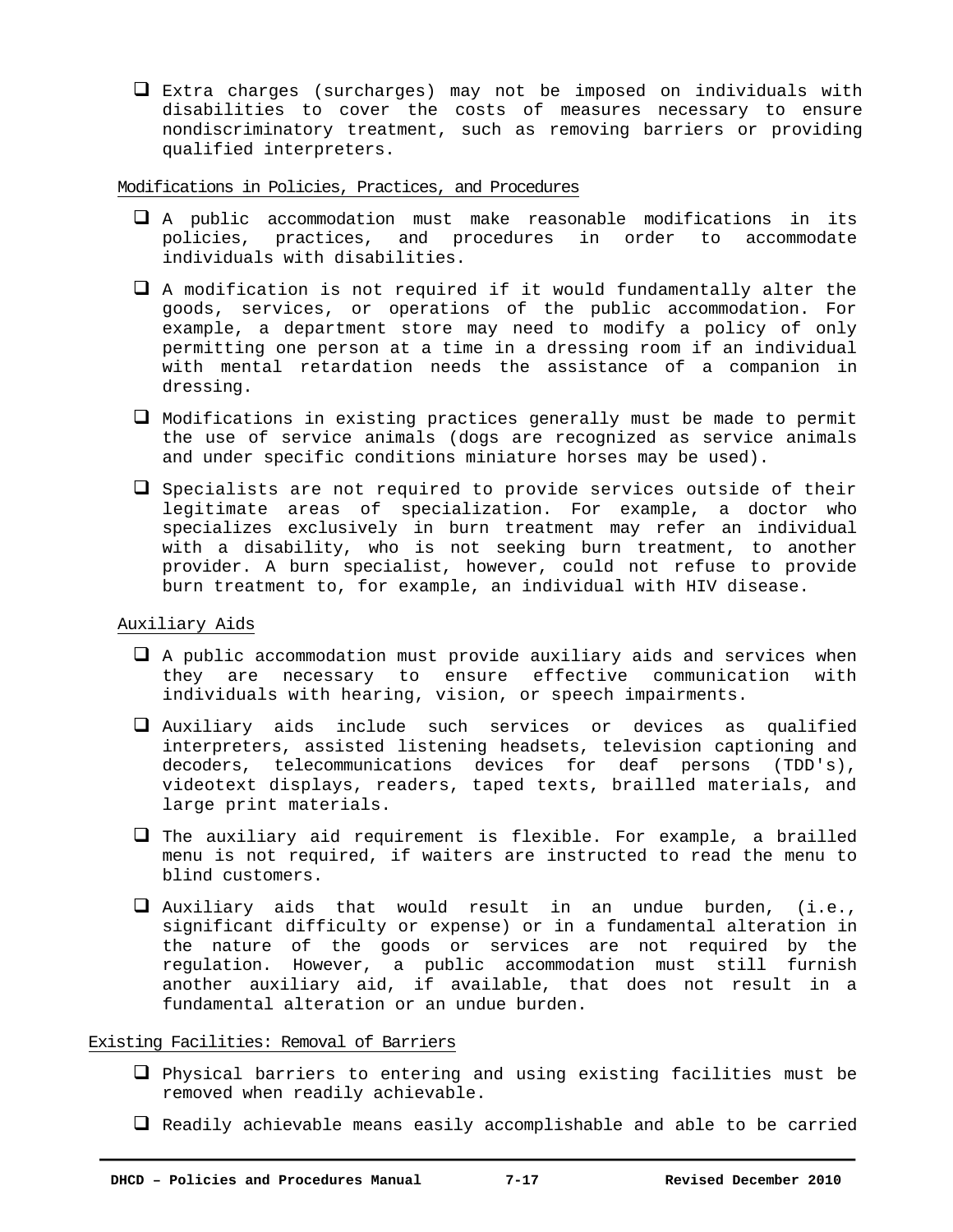out without much difficulty or expense.

- What is readily achievable will be determined on a case-by-case basis in light of the resources available.
- $\Box$  The regulation does not require the rearrangement of temporary or movable structures, such as furniture, equipment, and display racks to the extent that it would result in a significant loss of selling or serving space.
- $\Box$  Legitimate safety requirements may be considered in determining what is readily achievable so long as they are based on actual risks and are necessary for safe operation.

 $\Box$  Examples of barrier removal measures include:

- Installing ramps
- Making curb cuts at sidewalks and entrances
- Rearranging tables, chairs, vending machines, display racks, and other furniture
- Widening doorways
- Installing grab bars in toilet stalls, and
- Adding raised letters or braille to elevator control buttons
- $\Box$  First priority should be given to measures that will enable individuals with disabilities to get in the front door, followed by measures to provide access to areas providing goods and services.
- $\Box$  Barrier removal measures must comply, when readily achievable, with the alterations requirements of the ADA Accessibility Guidelines or the 2010 ADA Standards for Accessible design (Compliance with the 2010 Standards for Accessible Design is permitted as of September 15, 2010, but not required until March 15, 2012.
- $\Box$  If compliance with the standards is not readily achievable, other safe, readily achievable measures must be taken, such as installation of a slightly narrower door than would be required by the Guidelines.

Existing Facilities: Alternatives to Barrier Removal

- $\Box$  The ADA requires the removal of physical barriers, such as stairs, if it is readily achievable. However, if removal is not readily achievable, alternative steps must be taken to make goods and services accessible.
- Examples of alternative measures include:
	- Providing goods and services at the door, sidewalk, or curb
	- Providing home delivery
	- Retrieving merchandise from inaccessible shelves or racks
	- Relocating activities to accessible locations
- $\Box$  Extra charges may not be imposed on individuals with disabilities to cover the costs of measures used as alternatives to barrier removal. For example, a restaurant may not charge a wheelchair user extra for home delivery when it is provided as the alternative to barrier removal.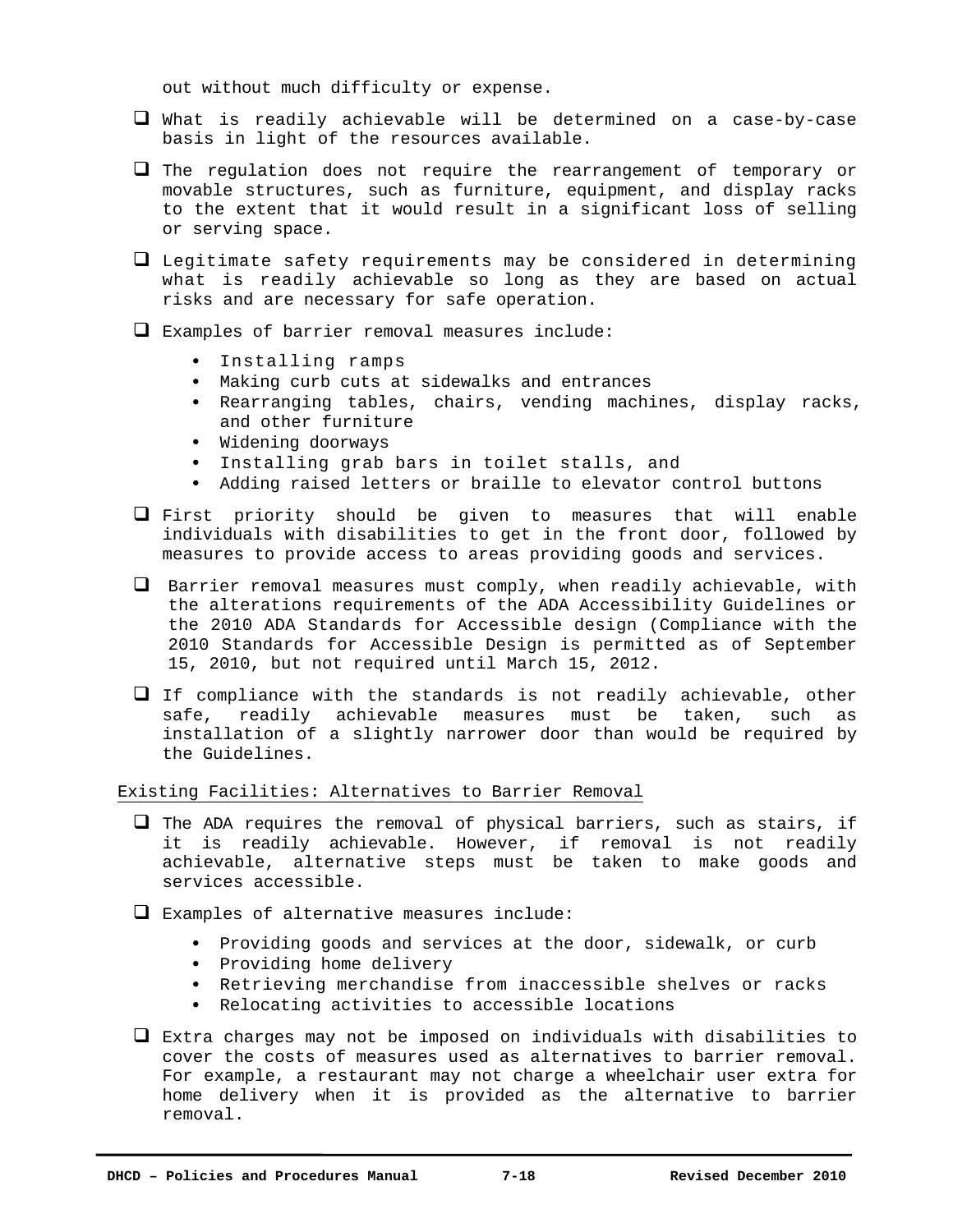- All newly constructed places of public accommodation and commercial facilities must be accessible to individuals with disabilities to the extent that it is not structurally impracticable.
- $\Box$  The new construction requirements apply to any facility occupied after January 26, 1993, for which the last application for a building permit or permit extension is certified as completed after January 26, 1992.
- $\Box$  Full compliance will be considered structurally impracticable only in those rare circumstances when the unique characteristics of terrain prevent the incorporation of accessibility features (e.g., marshland that requires construction on stilts).
- $\Box$  The architectural standards for accessibility in new construction are contained in the ADA Accessibility Guidelines issued by the Architectural and Transportation Barriers Compliance Board, an independent Federal agency and the 2010 ADA Standards for Accessible design (Compliance with the 2010 Standards for Accessible Design is permitted as of September 15, 2010, but not required until March 15, 2012.)
- $\Box$  These standards are incorporated in the final Department of Justice Title III regulation.
- Elevators are not required in facilities under three stories or with fewer than 3,000 square feet per floor, unless the building is a shopping center, shopping mall, professional office of health care provider, or station used for public transportation.

# Alterations

- $\Box$  Alterations after January 26, 1992, to existing places of public accommodation and commercial facilities must be accessible to the maximum extent feasible. Until March 15, 2012, the ADAAG and the newer ADA standards referred to as the 2010 ADA Standards for Accessible Design may be used however, after March 15, 2012 only the newer standard may be used.
- $\square$  The architectural standards for accessibility in alterations are contained in the ADA Accessibility Guidelines (ADAAG) Until March 15, 2012, the ADAAG and the newer ADA standards referred to as the 2010 ADA Standards for Accessible Design may be used however, after March 15, 2012 only the newer standard may be used.
- $\Box$  An alteration is a change that affects usability of a facility. For example, if during remodeling, renovation, or restoration, a doorway is being relocated, the new doorway must be wide enough to meet the requirements of the ADA Accessibility Guidelines and after March 15, 2012, the 2010 ADA standards for Accessible Design.
- $\Box$  When alterations are made to a primary function area, such as the lobby or work areas of a bank, an accessible' path of travel to the altered area, and the bathrooms, telephones, and drinking fountains serving that area, must be made accessible to the extent that the added accessibility costs are not disproportionate to the overall cost of the original alteration.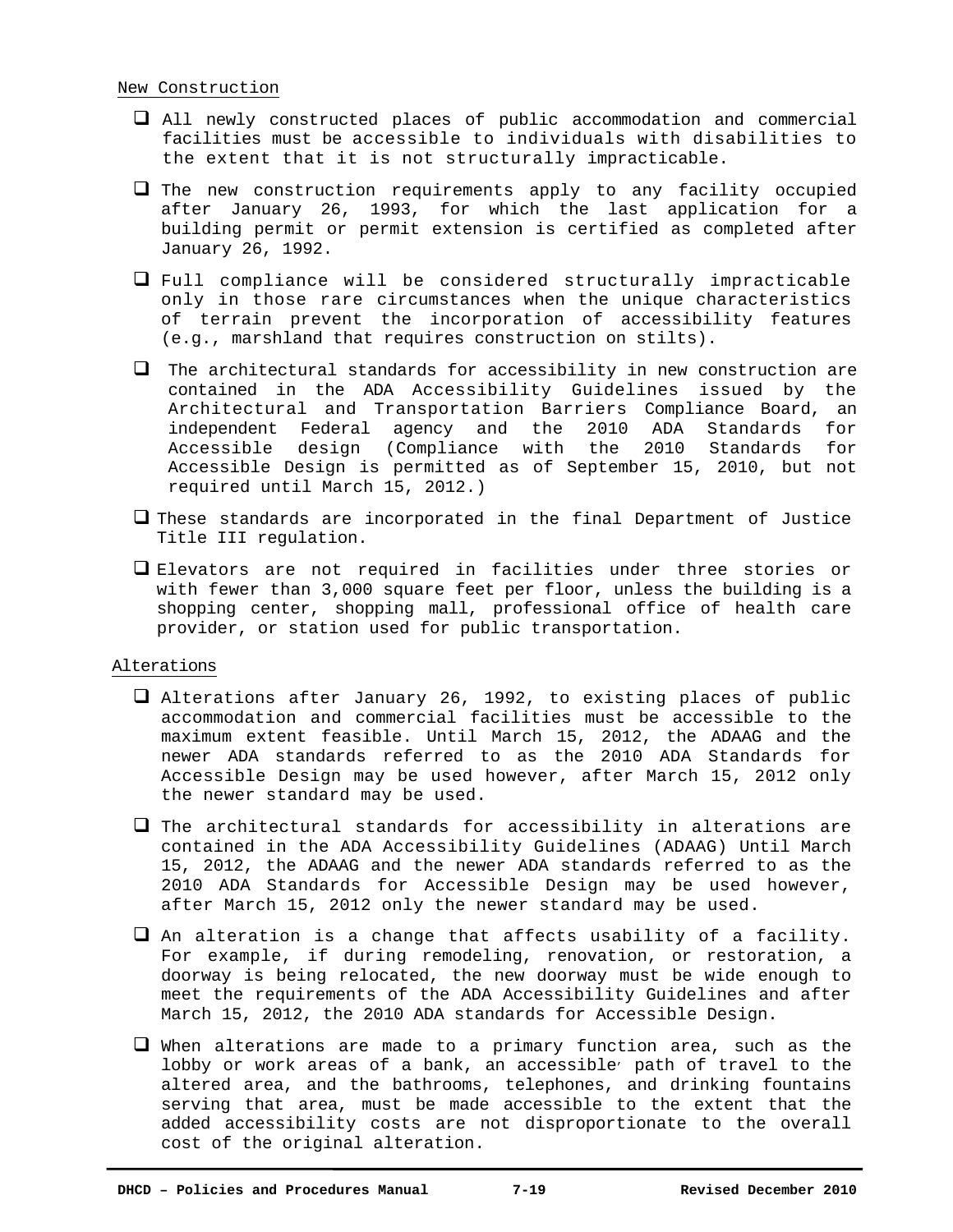- Alterations to windows, hardware, controls, electrical outlets, and signage in primary function areas should not trigger the path of travel requirement.
- $\Box$  The added accessibility costs are disproportionate if they exceed 20 percent of the original alteration.
- Elevators are not required in facilities under three stories or with fewer than 3,000 square feet per floor, unless the building is a shopping center, shopping mall, professional office of a health care provider, or station used for public transportation. See comment above regarding my suggestion to omit selected, specific technical requirements from the accessibility standards.

#### Overview

Americans with Disabilities Act Accessibility Guidelines for New Construction and Alterations and the 2010 ADA Standards for Accessible Design.

- $\Box$  If not subject to Section 504 or the ABA, Ninew construction and alterations must be accessible in compliance with the ADA Accessibility Guidelines and the 2010 ADA Standards for Accessible design may be used however, after march of 2012 only the newer standard may be used. If subject to Section 504 or the ABA, UFAS is the applicable standard.
- $\Box$  The Guidelines contain general design (technical) standards for building and site elements, such as parking, accessible routes, ramps, stairs, elevators, doors, entrances, drinking fountains, bathrooms, controls and operating mechanisms, storage areas, alarms, signage, telephones, fixed seating and tables, assembly areas, automated teller machines, and dressing rooms. They also have specific technical standards for restaurants, medical care facilities, mercantile facilities, libraries, and` transient lodging (such as hotels and shelters).
- $\Box$  The standards also contain scoping requirements for various elements (i.e., it specifies how many, and under what circumstances, accessibility features must be incorporated).
- $\Box$  The following are examples of scoping requirements in new construction:
	- At least 50 percent of all public entrances must be accessible. In addition, there must be accessible entrances to enclosed parking, pedestrian tunnels, and elevated walkways.
	- An accessible route must connect accessible public transportation stops, parking spaces, passenger loading zones, and public streets or sidewalks to all accessible features and spaces within a building.
	- Every public and common use bathroom must be accessible. Only one stall must be accessible, unless there are six or more stalls, in which case two stalls must be accessible (one of which must be of an alternate, narrow-style design).
	- Each floor in a building without a supervised sprinkler system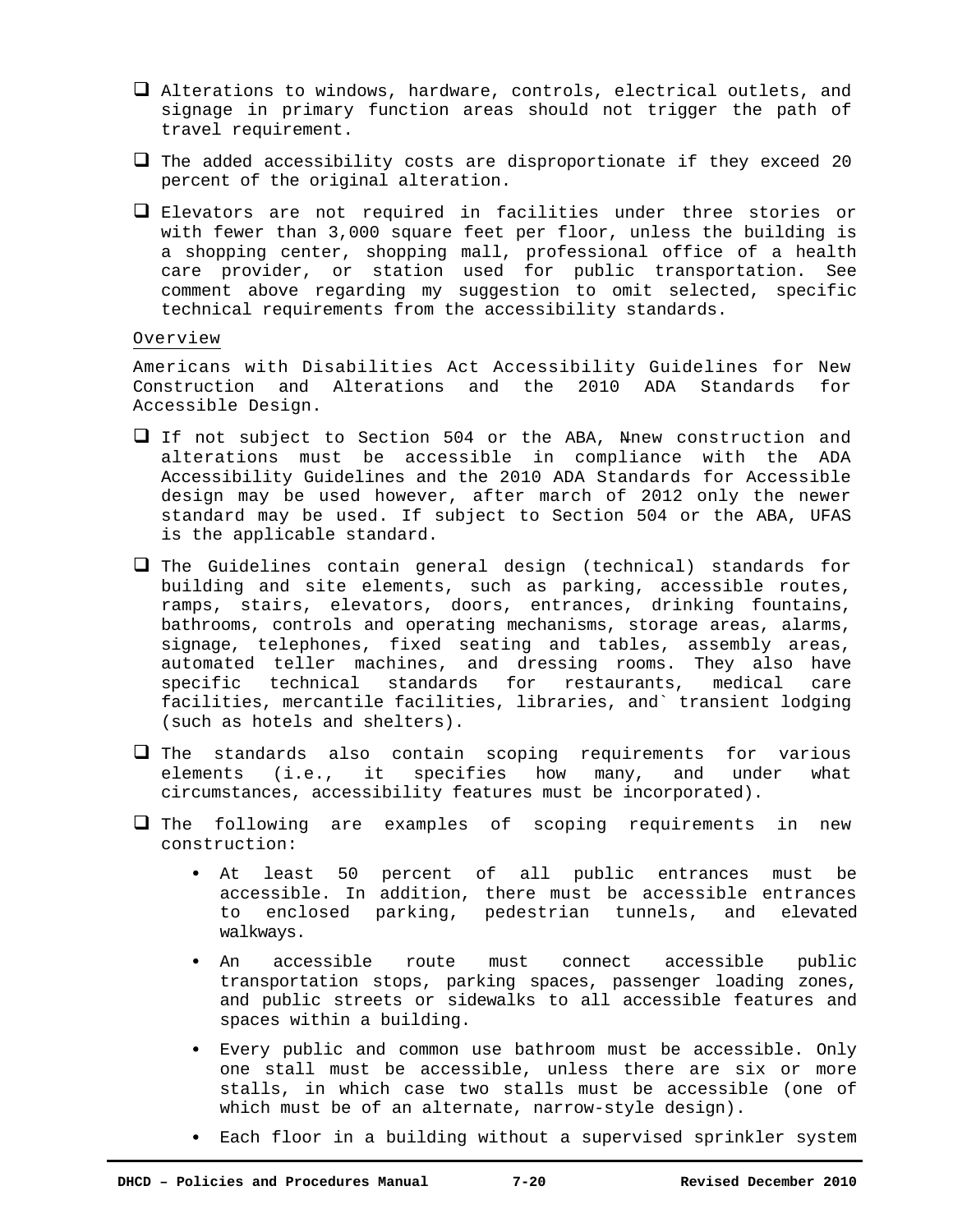must contain an area of rescue assistance (i.e., an area with direct access to an exit stairway where people who are unable to use stairs may await assistance during an emergency evacuation).

- One telecommunication Device for the deaf (TDD) must be provided inside any building that has four or more public pay telephones, counting both interior and exterior phones. In addition, one TDD must be provided whenever there is an interior public pay phone in a stadium or arena; convention center; hotel with a convention center; covered shopping mall; or hospital emergency, recovery, or waiting room.
- One accessible public phone must be provided for each floor, unless the floor has two or more banks of phones, in which case there must be one accessible phone for each bank.
- Fixed seating assembly areas that accommodate 50 or more people or have audio-amplification systems must have a permanently installed assisted listening system.
- Dispersal of wheelchair seating in theaters is required where there are more than 300 seats. In addition, at least one percent of all fixed seats must be aisle seats without armrests (or with removable armrests). Fixed seating for companions must be located adjacent to each wheelchair location.
- Where automated teller machines are provided, at least one must be accessible.
- Five percent of fitting and dressing rooms (but never less than one) must be accessible.
- $\Box$  The following are examples of specific scoping requirements for new construction of special types of facilities, such as restaurants, medical care facilities, mercantile establishments, libraries, and hotels:
	- In restaurants, generally all dining areas and five percent of fixed tables (but not less than one) must be accessible.
	- In medical care facilities, all public and common use areas must be accessible. In general-purpose hospitals and in psychiatric and detoxification facilities, ten percent of patient bedrooms and toilets must be accessible. The required percentage is 100 percent for special facilities treating conditions that affect mobility, and 50 percent for long-term care facilities and nursing homes.
	- In mercantile establishments, a least one of each type of counter containing a cash register and at least one of each design of checkout aisle must be accessible. In some cases, additional checkout aisles are required to be accessible (i.e., from 20 to 40 percent) depending on the number of checkout aisles and the size of the facility.
	- In libraries, all public areas must be accessible. In addition, five percent of fixed tables or study carrels (or at least one) must be accessible. At least one lane at the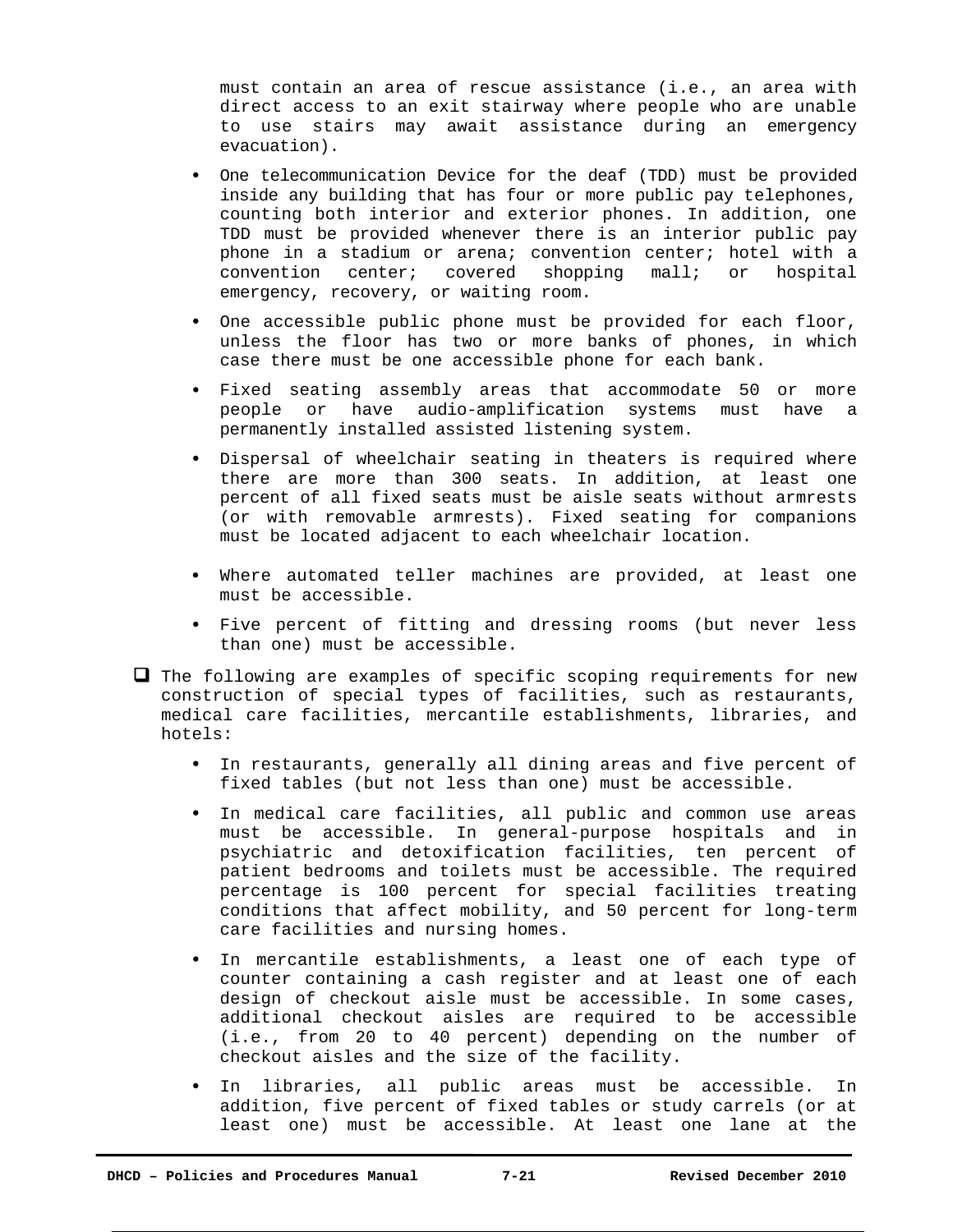checkout area and aisle between card catalogs, magazine displays, and stacks must be accessible.

- In hotels, four percent of the first 100 rooms and approximately two percent of rooms in excess of 100 must be accessible to persons with hearing impairments (i.e., contain visual alarms, visual notification devices, volume-control telephones, and an accessible electrical outlet for a 'TDD) and to persons with mobility impairments. Moreover, an identical percentage of additional rooms must be accessible to persons with hearing impairment.
- Technical and scoping requirements for alterations are sometimes less stringent than those for new construction. For example, when compliance with the new construction requirements would be technically infeasible, one accessible unisex bathroom per floor is acceptable.
- Certain examinations or courses offered by a private entity (i.e., those that are related to applications, licensing, certification, or credentialing for secondary or postsecondary education, professional, or trade purposes) must either be given in a place and manner accessible to persons with disabilities, or be made accessible through alternative means.

 $\Box$  In order to provide an examination in an accessible place and manner, a private entity must:

- Assure that the examination measures what it is intended to measure, rather than reflecting the individual's impaired sensory, manual, or speaking skills.
- Modify the examination format when necessary (e.g., permit additional time).
- Provide auxiliary aids (e.g., taped exams, interpreters, large print answer sheets, or qualified readers), unless they would fundamentally alter the measurement of the skills or knowledge that the examination is intended to test or would result in an undue burden.
- Offer any modified examination at an equally convenient location, as often, and in as timely a manner as are other examinations.
- Administer examinations in a facility that is accessible or provide alternative comparable arrangements, such as providing the examination at an individual's home with a proctor.

 In order to provide a course in an accessible place and manner, a private entity may need to:

- Modify the course format or requirements (e.g., permit additional time for completion of the course).
- Provide auxiliary aids, unless a fundamental alteration or undue burden would result.
- Administer the course in a facility that is accessible or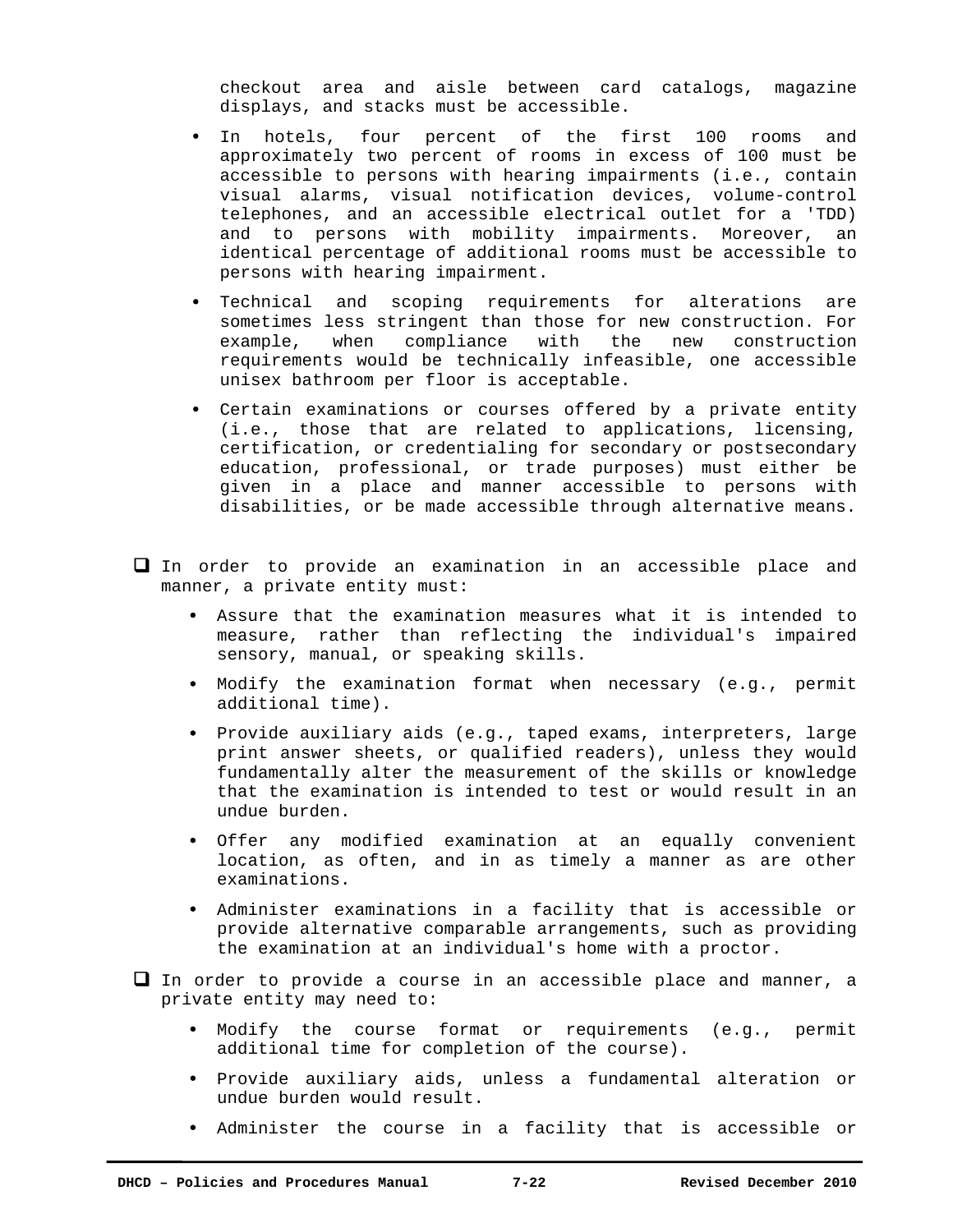provide alternative comparable arrangements, such as provision of the course through video tape, audio cassettes, or prepared notes.

#### Enforcement of the ADA and its Regulations

- $\Box$  Private parties may bring lawsuits to obtain court orders to stop discrimination. No monetary damages will be available in such suits. A reasonable attorney's fee, however, may be awarded.
- $\Box$  Individuals may also file complaints with the Attorney General who is authorized to bring lawsuits in cases of general public importance or where a pattern or practice of discrimination is alleged.
- In suits brought by the Attorney General, monetary damages (not including punitive damages) and civil penalties may be awarded. Civil penalties may not exceed \$55,000 for a first violation or \$110,000 for any subsequent violation.

# Technical Assistance

- $\Box$  The ADA requires that the Federal agencies responsible for issuing ADA regulations provide technical assistance.
- $\Box$  Technical assistance is the dissemination of information (either directly by the Department or through grants and contracts) to assist the public, including individuals protected by the ADA and entities covered by the ADA, in understanding the law.
- $\Box$  Methods of providing information include, for example, audio-visual materials, pamphlets, manuals, electronic bulletin boards, checklists, and training.
- $\Box$  The Department's efforts focus on raising public awareness of the ADA by providing:
	- Fact sheets and pamphlets in accessible formats
	- Speakers for workshops, seminars, classes, and conferences
	- An ADA telephone information line, and
	- Access to ADA Documents through an electronic bulletin board for users of personal computers
- $\Box$  The Department has established a comprehensive program of technical assistance relating to public accommodations and State and local governments.
- Grants will be awarded for projects to inform individuals with disabilities and covered entities about their rights and responsibilities under the ADA and to facilitate voluntary compliance.
- $\Box$  The Department issued technical assistance manuals in January 1993 for individuals or entities with rights or duties under the ADA.
- **Q** For additional information, contact:
	- U.S. Department of Justice